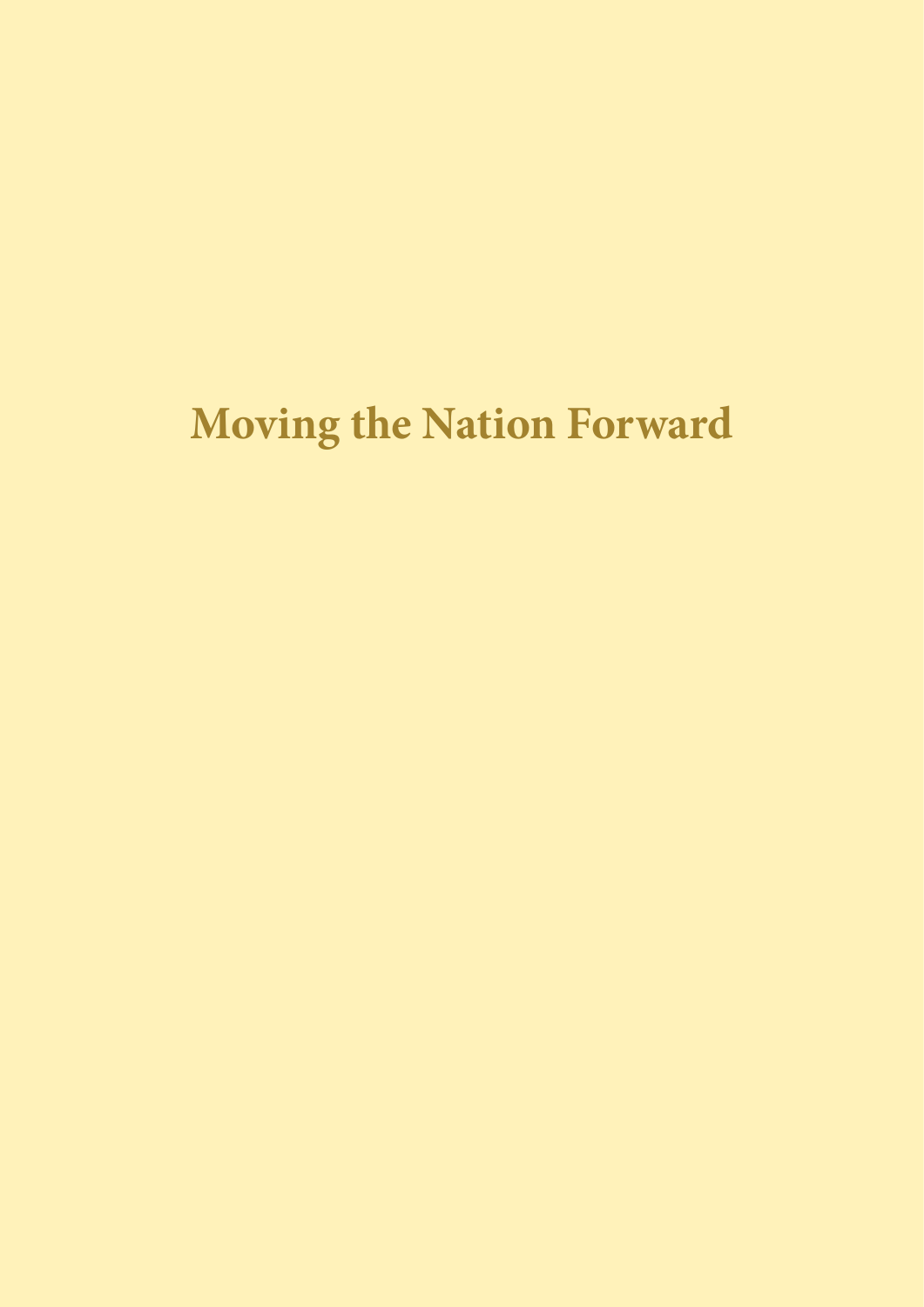### **Contents**

| <b>Introduction</b>             | $\overline{2}$ |
|---------------------------------|----------------|
| <b>Chapter 1: Prosperity</b>    | 5              |
| <b>Chapter 2 Connectivity</b>   | 11             |
| <b>Chapter 3: People</b>        | 15             |
| <b>Chapter 4: Society</b>       | 21             |
| <b>Chapter 5: Nation</b>        | 29             |
| <b>Chapter 6 Sustainability</b> | 35             |
| <b>Conclusion</b>               | 41             |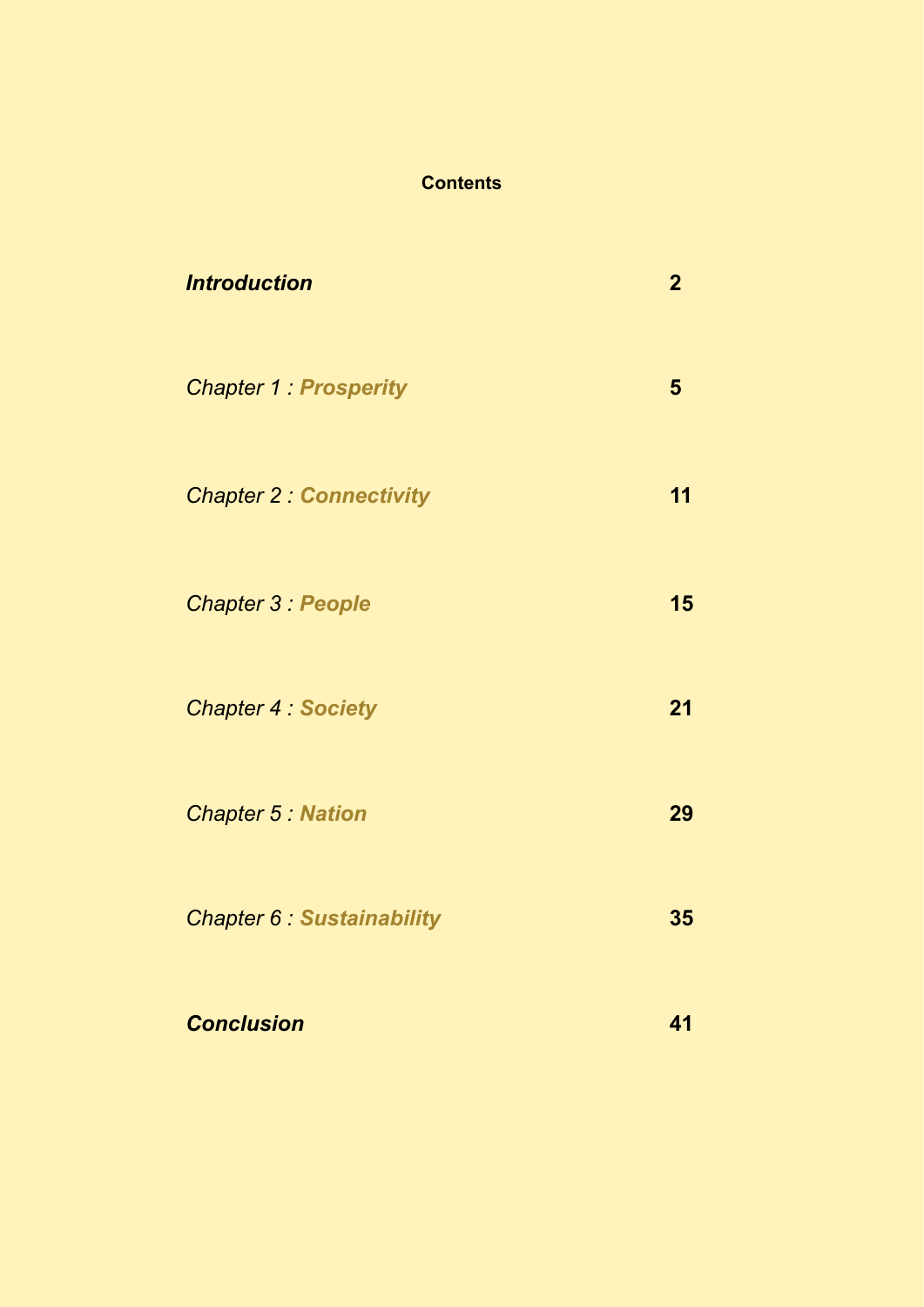#### **Introduction**

#### **Mr. Speaker, Sir, Honourable Members,**

1. I am pleased to welcome you to the formal opening of the Second Session of the Fifth National Assembly.

2. This Second Session marks an important third stage of Government's action since 2005, opening up exciting new opportunities for the years ahead.

3. The first stage covered the period of 2005 until the global financial crisis of 2008. During this period Government embarked on radical reforms to the economy bringing benefits to all of society. The result was the highest average economic growth the country has witnessed since 2000.

4. The second stage covered the years since the financial crisis until today. During this period the focus had to be on stability in the face of the worst global recession for 80 years. Our growth rate has been impacted, yet it is worth noting that our average growth since the financial crisis still exceeds that achieved between 2001-2005 when the world was not facing any economic crisis.

5. Government takes great pride in the fact that Mauritius has never before witnessed a period of such stable growth as has been achieved over the last seven years. As noted by international observers, this stability has been achieved by the positive way our economy responded to Government's supportive policy packages.

6. Since 2005, when the country was declared to be "*en état d'urgence économique*", on the brink of a precipice, our country has witnessed:

- economic growth increase;
- investment rise, including an unprecedented increase in Foreign Direct Investment (FDI);
- the unemployment rate decline;
- the level of Government debt decline relative to the size of the economy; and
- average income per head in Purchasing Power Parity terms rise by 50%, the best performance since 2000.

All these have occurred despite the worst global environment for 80 years.

7. Our country has made considerable progress since the time, just seven years ago, when unemployment amongst our youth stood at a dispiriting 26% and when public sector debt stood at 64% of GDP- well beyond what is considered the danger zone. Government has put an end to the practice of stacking liabilities through off-budget transactions to the tune of Rs 6 billion. It has reduced the suffocating effect of large and unsustainable budget deficits- 8.1% in 2005 - and it has better controlled and managed the structure of debt.

8. Government has produced robust domestic economic fundamentals during a period of global crisis. It has done so by bringing public finances under control, opening up the economy to global competition, boosting SME's to ensure that the benefits of growth are broadly based, and by improving the "Doing Business" environment. These measures introduced by Government have produced the strong and resilient growth of the last seven years, while at the same time, advancing social justice and economic democratisation.

However, there is no room in the current global situation for any complacency. We are here today to focus on how Government will lead the nation forward onto a new third stage in very changed conditions. The world economy is a dramatically different place to that of even a few years ago. Our historically most important market, Europe, is set for grim years of weak growth as it wrestles with fiscal austerity and the problems of the Euro zone. The centre of economic gravity is shifting to new regions – Asia, Latin America and Africa – providing both fierce competition and exciting new markets for our country.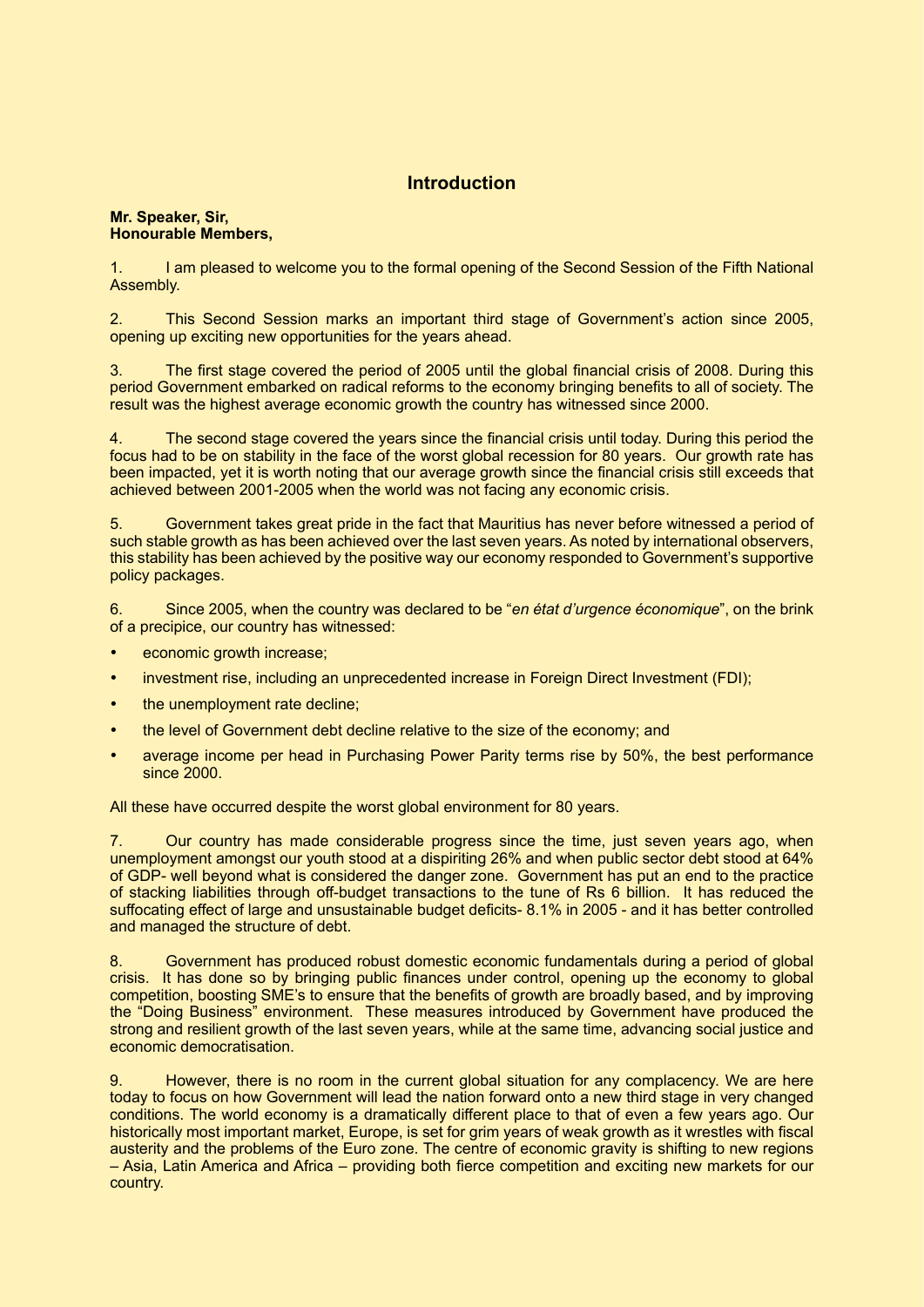10. There is another vital reason why we have to embark on a new stage. Mauritius has attained significant economic and social achievements. It has successfully reached the level of upper middle income countries according to the World Bank. We now have to turn our eyes to a whole new phase of economic growth and focus on becoming a *high* income nation. Government will co-ordinate our national effort to achieve this greater prosperity, it will raise the skills and capacities of our people, harness the power of technology, modernise and streamline our institutions, accelerate innovation in existing industries and encourage diversification and growth in new and more sophisticated sectors.

11. In doing so, Government will remain rooted to the underlying philosophical values that have always guided its actions: Progressive Politics, that is, "*mettre l'humain au centre du développement"*. We have always considered economic success to be meaningful only if it leads to improvements in the quality of life for all in a sustainable way. Government will maintain its unflinching determination to nurture a more inclusive, plural and cohesive society based on human dignity, equality of treatment, economic efficiency and social justice.

12. The Quality of Life for our people is of paramount importance as we progress to a higher development level. Government is of the view that conventional economic indicators like GDP do not take into account some of the costs and consequences of economic activities on such things as the physical or social environment within which our people live, work and play. Government action will therefore continue to be guided by what is important to the Quality of Life of our citizens.

13. Growth also has to be sustainable in a manner which does not harm the most critical contributor to life in Mauritius – the natural environment with which we are blessed. This is why Government will continue to prioritise the Maurice Ile Durable (MID) project.

14. Sustainable growth can only be achieved in a society where there is substantial democratic space and effective institutions. This is why Government has amongst several measures enacted the Equal Opportunities Bill, legislated so that women have a greater role to play in local government, established a Competition Commission and fostered a stronger Independent Commission against Corruption (ICAC). The fight to protect institutions is relentless and Government will stand in the way of anyone who seeks to pervert these institutions.

15. Government believes that the ultimate objective of exercising political power is **Moving The Nation Forward,** whatever the set of challenges it has to face. Government is animated by the belief, the passion and the determination to create and nurture a society where everyone thrives and all have opportunities for prosperity and a better quality of life.

16. To reflect the needs of this third stage of Government action, the 2012-2015 Government Programme focuses on these key areas:

- **Prosperity for All;**
- **Enhanced Connectivity;**
- **Empowering People:**
- Cohesive **Society;**
- **Strong Nation; and**
- • **Sustainability.**

17. These priorities are in line with the vision set out in Government's programmes in 2005 and 2010. Last November, Government presented a budget focused on 'Growth for the Greater Good' aiming at making Mauritius a high productivity, high efficiency and high wage economy. Government's 2012 - 2015 programme includes the implementation of these measures and policies announced.

18. Over the next three years of its current mandate, Government will build on the firm platform that has been laid over the last seven years to create a more prosperous and fairer society for all.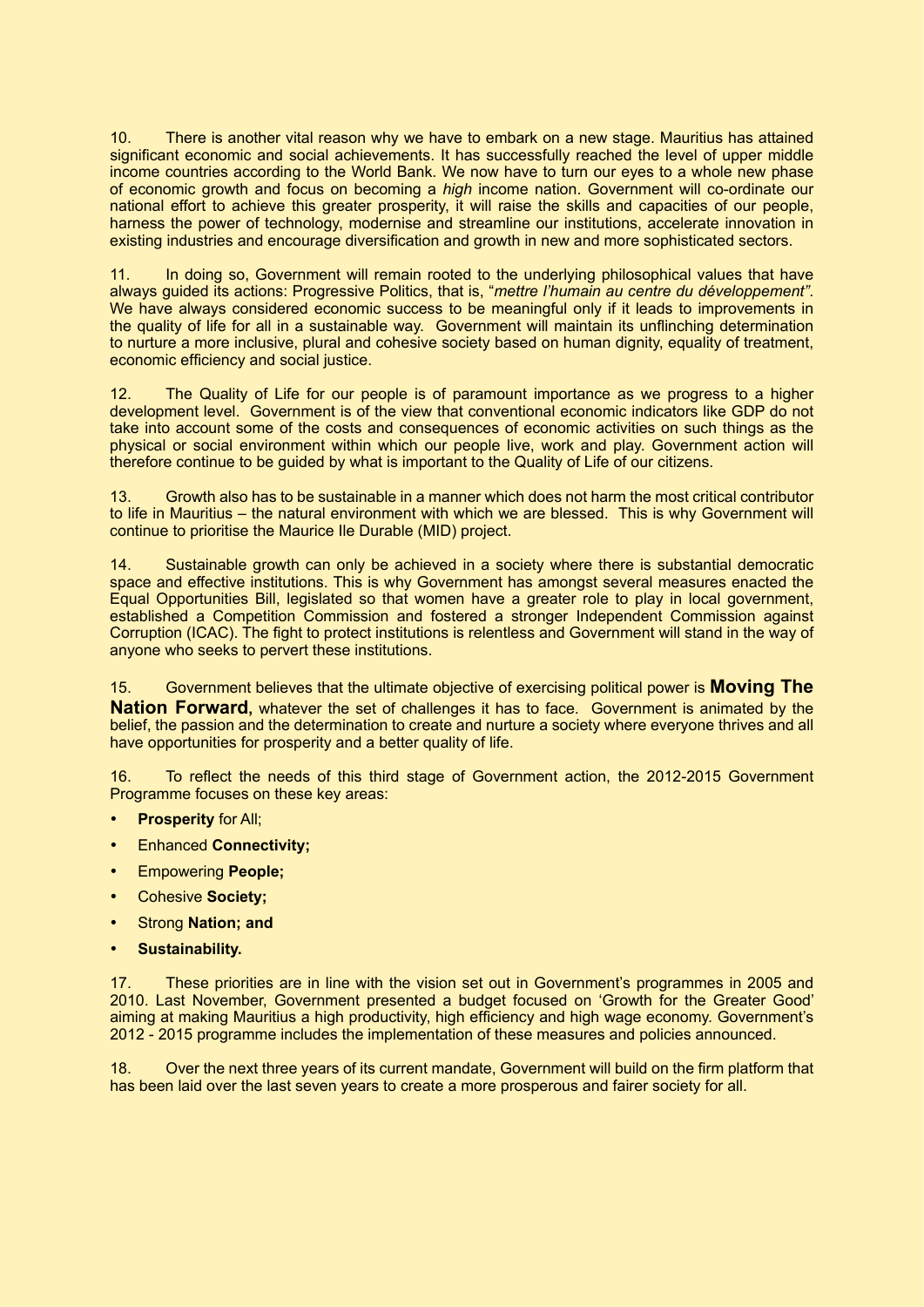

### **CHAPTER 1 :** Prosperity

Key to quality of life is prosperity for all. However, the world economy is a dramatically different place to even a few years ago. Government will coordinate and prepare our economy and society for the required change and continue to deliver strong, stable and inclusive growth.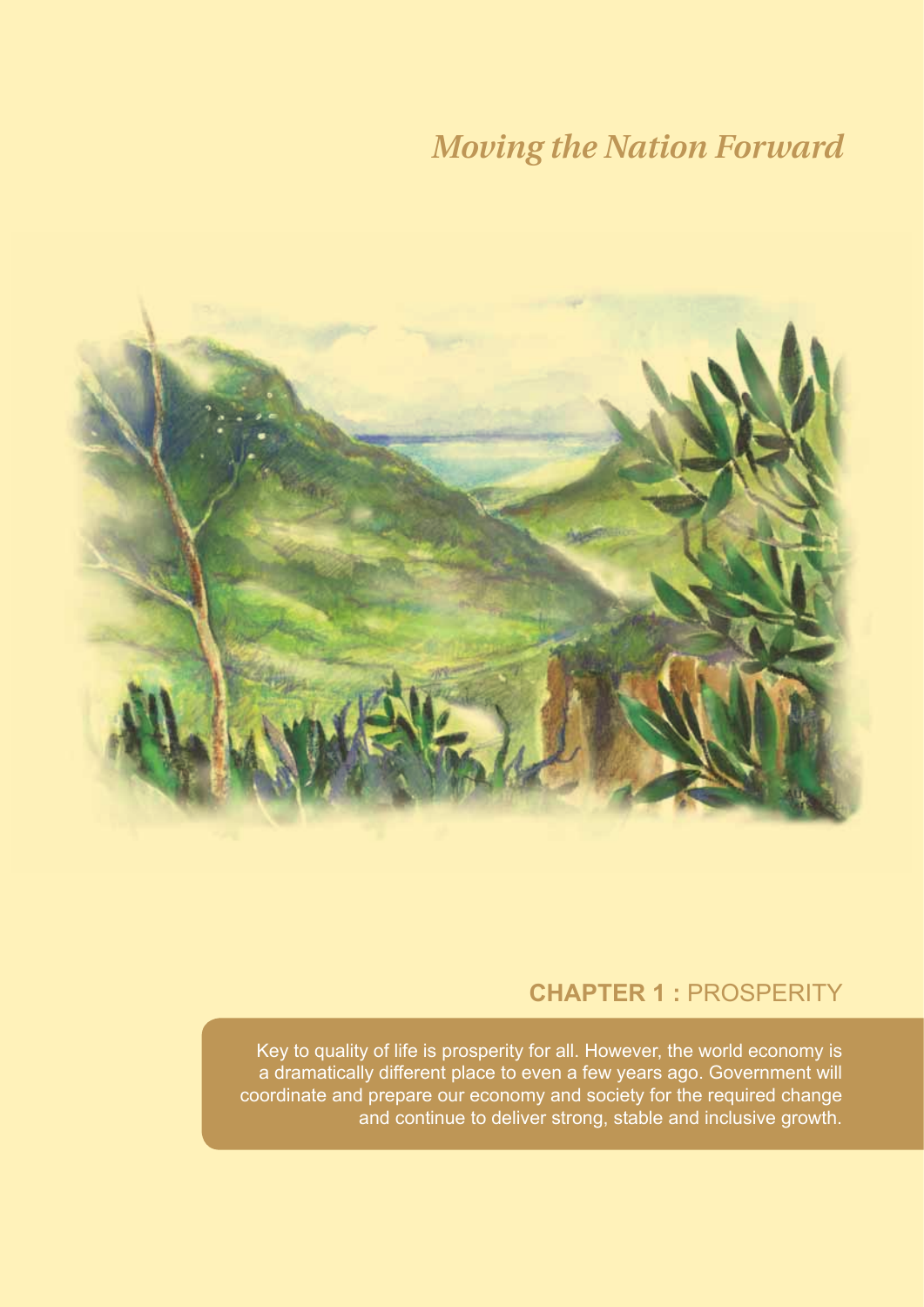Key to quality of life is economic prosperity for all. A prosperous nation is underpinned by expectations of promising and stable growth rates. Government has successfully achieved this combination to date despite the recent dramatic turmoil in the major economies of the world.

#### **Honourable Members,**

#### **The economy**

1. Government remains committed to the principles that have produced the growth improvement of the last seven years. An open and market friendly environment, low taxes that have substantially benefited the middle class whilst removing thousands from the tax net and a reduction in red tape. This combination of transparency, flexibility and security remains the bedrock of our policy and critical to producing the inclusive economic growth that characterises economic democratisation.

2. However, what has become clear since the presentation of the 2010-2015 Government Programme is that the domestic economy faces new challenges. Our dependence on Europe as a key market needs to diminish as we increase our exposure to growth economies. At the same time we need to move up the value chain and encourage growth, investment and jobs in new sectors. We need to prepare our economy and society for change.

In 1997 Government published Vision 2020 and the country now needs to update its long term vision to provide an overarching view of development for the decades to come. Government proposes to set up a National Strategic Transformation Commission which will, in consultation with all stakeholders, make recommendations on optimal use of resources, inclusive growth, sustainable development, urban planning, land zoning as well as promotion of new sectors.

#### **Public Finances**

4. As the Eurozone problems show, key to economic resilience is prudent public finances. Government will continue to ensure macroeconomic policies are appropriate and that the country's finances remain sound.

5. Government's success in controlling public finances has been highlighted by the recent announcement from a sovereign debt credit rating agency that Mauritius' government debt is on positive watch and our country's rating

may be upgraded. This is due to the resilience of our economy, the extent of FDI into high value added sectors and the government's progress in reducing the debt service burden. This reflects the sound fiscal stewardship of the last seven years as well as Government's on-going commitment to fiscal rectitude as evidenced by Government's adoption of the Debt Management Act.

6. Government has brought down public sector debt, as a ratio of GDP, to 54 percent from 64% in 2005. It will bring this down further to 51 percent by 2015 and below 50 percent thereafter. The debt service burden as a percentage of tax revenue has fallen by 20% between 2005 and 2012.

7. To control debt the budget deficit has been more than halved from an unsustainable 8.1% in 2005 to 3.8% of GDP in 2012. For the first time in many years, Government is achieving a surplus on its current account. As a result, and as promised, every new rupee of debt now goes towards financing investment in the future.

8. This control of public finances has been achieved even whilst taxation has been reduced. Lower taxes have produced greater tax revenue but there may still be many who are not paying the taxes they should. The Mauritius Revenue Authority, which will be provided with additional resources, will use the "tax gap" analysis to ensure that all those who should be paying taxes meet their obligations to society.

9. As well as making tax collection more efficient, Government will continue to examine the level of para-statal efficiency and bring expenditure under control. Government will undertake a major rationalisation of para-statal bodies and State Owned Enterprises with a view to improving cost-effectiveness, quality of services and optimal use of human resources. Following the recent success of rationalisation in the cane industry, Government will initiate a similar exercise for all academic research institutions which will be merged under one institutional umbrella by end 2013.

#### **Promoting Investment**

10. Since 2006, Government has attracted more FDI than the previous 40 years put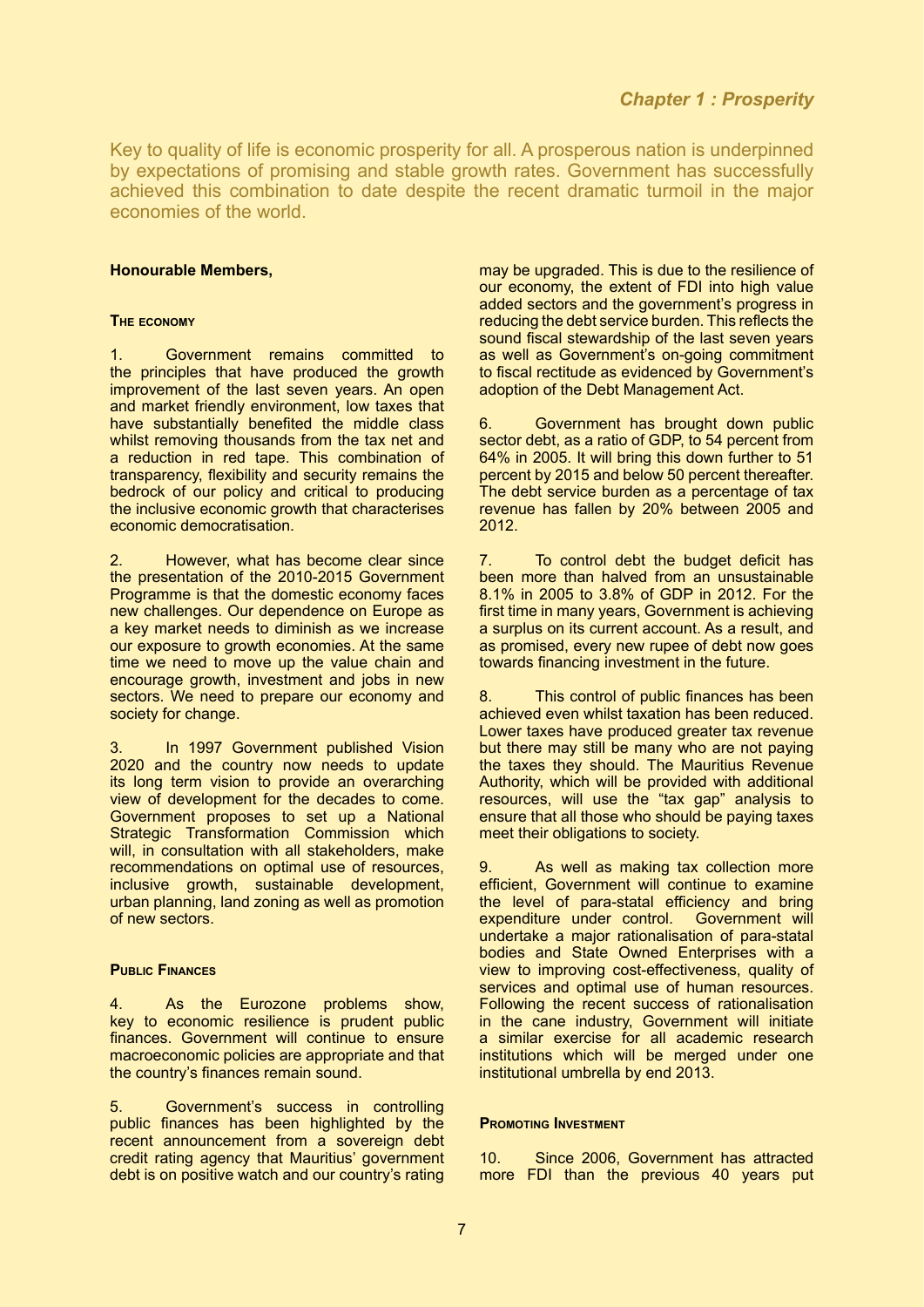together. Government has ambitious plans for infrastructure investment, but to maintain control of public debt it will aggressively seek FDI inflows to finance these projects. By 2015, 10 percent of the financing of major public infrastructure in the Public Sector Investment Plan (PSIP) will be through FDI flows.

11. In order to stimulate investment, Government will maintain its focus on improving the doing business climate and will continue to provide clear and transparent guidelines for investors. Government's target is to focus FDI promotion efforts to sectors with high wage potential.

#### **EMPLOYMENT**

12. Since 2005 government has through its labour market reforms achieved a decline in the unemployment rate. Paradoxically, workers are looking for employment though employers face a scarcity of workers. Government will respond to this structural problem by:

- Finalising and implementing the Decent Work Country Programme;
- Providing further training and employment opportunities for the Youth under the National Youth Employment Programme;
- Promoting green jobs;
- • Upgrading Employment Information Centres into "*Pole d'Emplois*";
- Creating more space in the SMEs sector; and
- Setting up a national employment resource centre with the assistance of the International Labour Office. This centre will offer extensive information on the labour market, job prospects, education and training.

13. A new National Training Strategy will be developed to ensure that reforms in education and training are attuned to changes occurring in the larger economy, and the labour market so as to cater for the skills needs of the country for 2012-2025.

14. Government will introduce a Skills Pledge whereby Employers will commit themselves to invest in continuous training and empowerment of all their employees.

#### **New sectors and new markets**

#### **Ocean economy**

15. Government's vision is to make of Mauritius, within the next ten years, a nation fully conscious of its immense potential as an Ocean State. This is a key channel through which we can advance economically to greater prosperity.

16. Mauritius has one of the largest Exclusive Economic Zones in the world. In addition, the UN approved, last year, the coordinates submitted jointly by Mauritius and Seychelles for jurisdiction over an area of our continental shelf extending over almost 400,000 square kilometres. Thus Mauritius now has a total area of 2.3 million square kilometres over which it can exercise various economic rights. This is more than one thousand and one hundred times larger than our land mass – an area **bigger than that of the combined land area of France, Germany, Italy, Spain and UK.** This will transform our sense of our own geography and constraints.

17. Mauritius will be making further submissions to the UN with respect to other parts of our continental shelf, including around the Chagos Archipelago which forms part of our territory.

18. Laying the foundations of an Ocean Economy will be an unprecedented quest for the expansion of our spatial boundaries, the development of scientific knowledge and business opportunities. The exercise of our rights over the waters and subsoil of the EEZ and Continental Shelf means that we will, as a nation, have access to potentially vast natural and mineral resources in years to come.

19. The time has come for taking our diversification thrust a grand stride forward. Government will significantly extend the economic space for investors, businesses, workers, and the entire population by setting out a concrete and practical plan for developing the Ocean economic space.

20. The potential in the Ocean Economy is enormous for growing our GDP, creating high productivity jobs and improving the living standards of our people.

21. The economic potential of the Oceans covers the exploitation of living and non-living resources in our waters, on the seabed and in the subsoil. The development of the Ocean Economy will have significant positive impact on other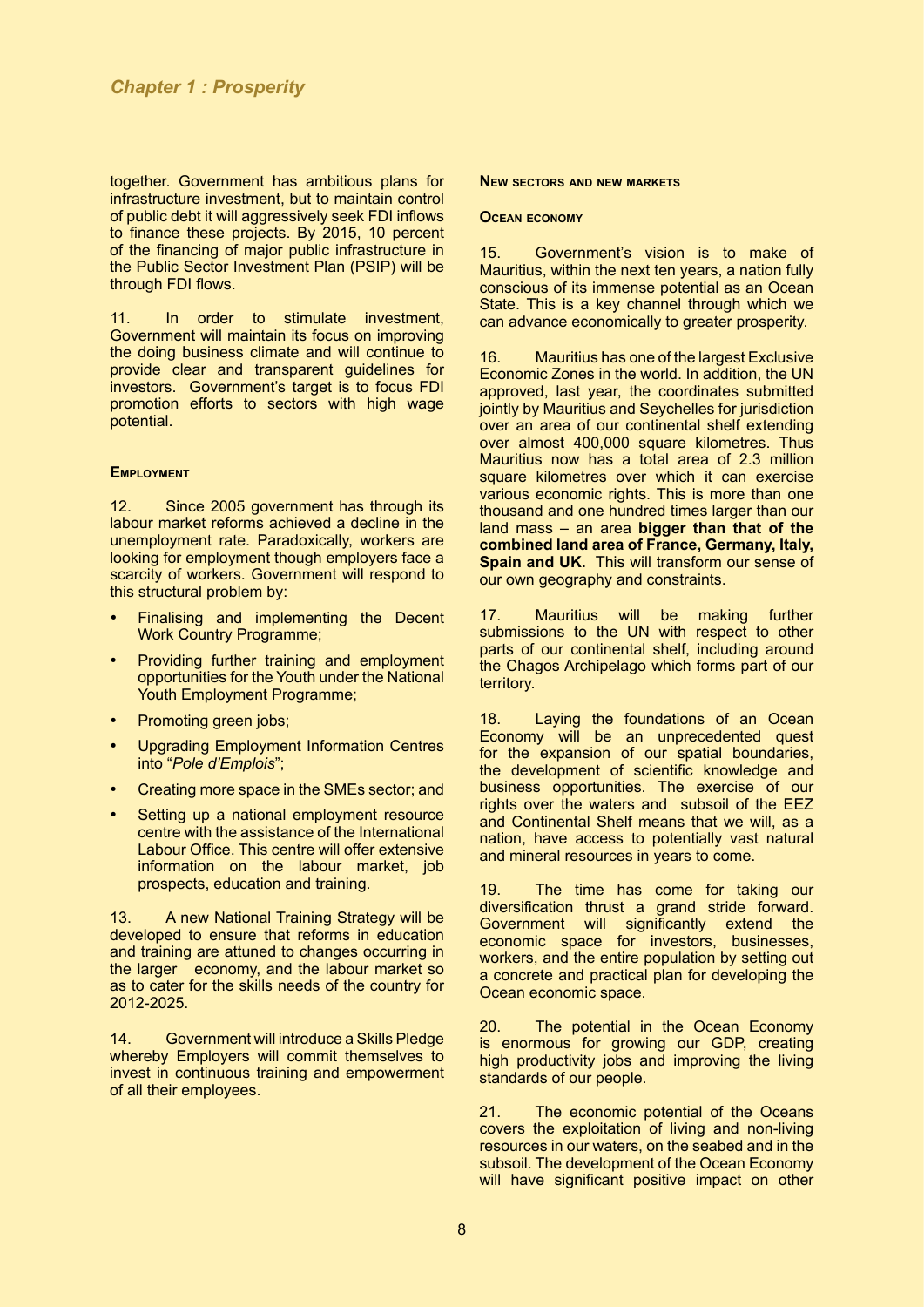industries including land and sea transportation, cargo and port services. Government's aim is to make the Ocean Economy one of the most important future contributors to GDP.

22. To take full advantage of these opportunities, Mauritius must have the right regulatory regime and the level of skills required to license and supervise Ocean activities and also to service the operators involved.

23. To this end, Government will invite the nation to embark on a major rethink of the potential beyond our existing land mass and consider opportunities as an Ocean State.

24. The Mauritius Oceanographic Institute, which Government set up in 1999, will be asked to lead the nation on this great journey which will shape the future of generations to come. All fundamental and applied research on the ocean industry will be carried out under the aegis of the Mauritius Oceanographic Institute

#### **SMEs**

25. Government has made considerable efforts in promoting the Micro, Small and Medium Enterprises sector. They are a key channel through which new practices, new jobs and innovation occur and an important channel for economic democratisation. Government will continue to prioritise its support for the development of the SME sector by adding to the various measures already adopted to boost financing, promotion and employment.

26. The decision of Government to make it easier for SMEs to access finance is already yielding positive response. In the three months since the start of the scheme, 248 applications have been received from SMEs and Rs 192m of credit facilities already approved.

27. An Action Plan will be formulated for the robust monitoring and evaluation of all SME programmes and Business Development Schemes.

28. The legal framework will be reviewed to modernise the cooperative sector and enable cooperatives to adapt to the new economy. The Cooperative model will be further promoted amongst youths and women as an alternative way of doing business and as value-based economic units, safeguarding the interest of their members.

29. The Fair Trade certification facilities will be extended to cooperatives.

#### **Tourism**

30. The main thrust of Government policy to grow the tourism sector will be on more visitors from more countries, more spending per tourist, and more tourism products. It will achieve this by acting on three main fronts: attractiveness, visibility and accessibility.

31. Government will ensure reinforced security and safety measures by hotels, formulate an official rating system for hotels, restructure the Mauritius Tourism Promotion Authority and adopt an eco-labelling standard for tourism.

32. Government will provide a new boost to our pristine outer island territories by looking for selective and targeted investment opportunities for new high-end eco-tourism.

#### **Financial services**

33. Our country has made considerable progress in positioning our International Financial Centre (IFC) as a jurisdiction of sound repute which has adopted international norms and best practices.

34. Diversification is key to expansion of the global business sector. We need both<br>geographical and product diversification. product diversification. Government will assist the industry in doing so. We have to build on the considerable expertise acquired and the significant upgrading of our legal and regulatory framework to move up the value chain. In addition to being a jurisdiction of substance, Government will encourage the industry to ensure that we are also seen as a value addition IFC.

35. In so far as the domestic financial services landscape is concerned, Government will encourage service providers to offer innovative financial products and to improve access to financial services for all sections of the population.

36. Government will encourage the financial sector to provide fully integrated services and more actively tap opportunities in Africa.

37. Government has enacted new legislation to facilitate the establishment of an arbitration centre in Mauritius and will actively promote the use of our jurisdiction for international arbitration.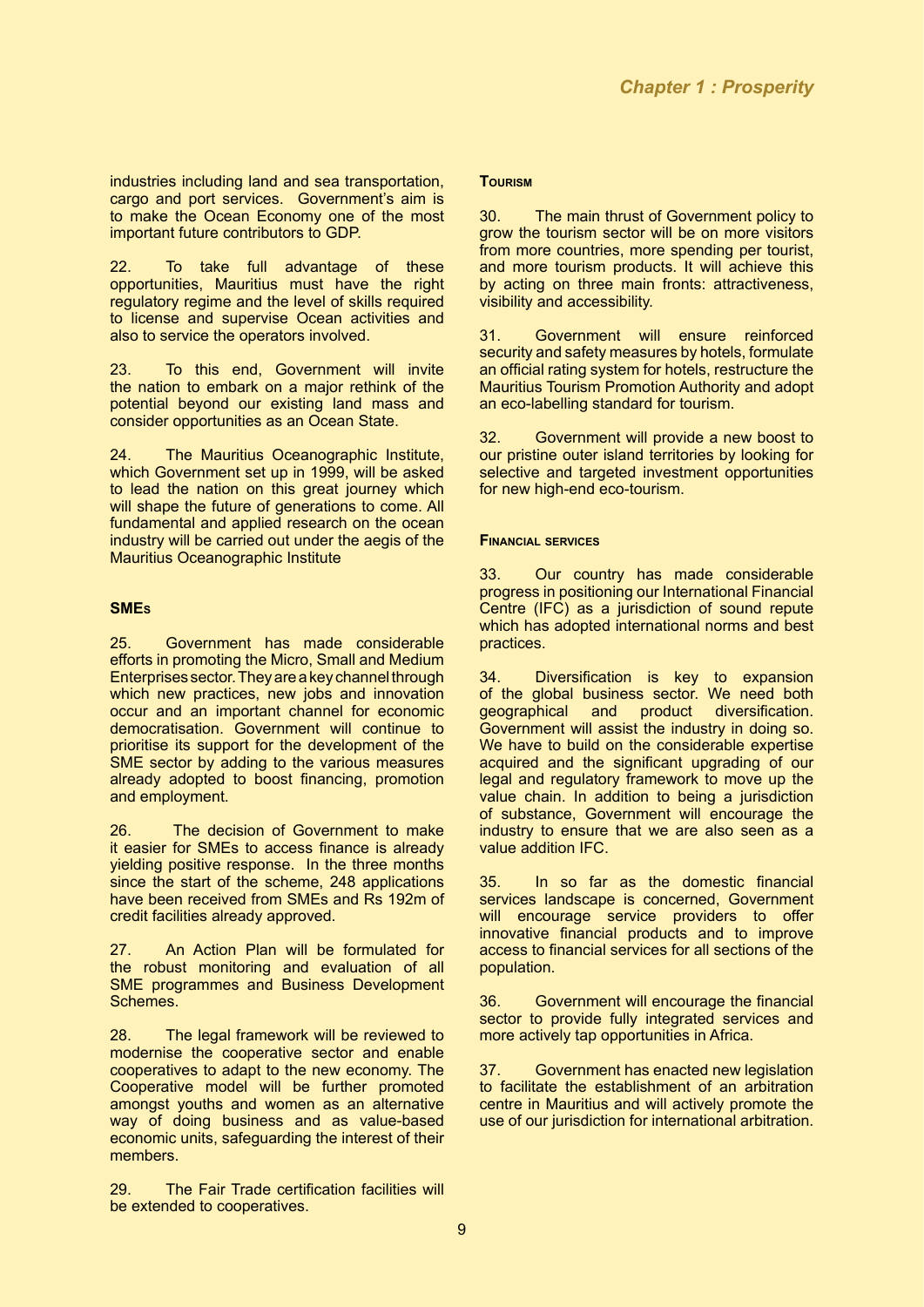#### **The manufacturing sector**

38. Our export oriented enterprises are facing sharp challenges. They need support and Government will continue to respond positively.

39. Emphasis will be on rebalancing exports through market intelligence, focused export promotion campaigns, and improved visibility of Mauritian products to capture new opportunities in existing and emerging markets.

40. Government will:

- promote a Cluster Based Approach in the manufacturing sector;
- introduce an Industrial Productivity Enhancement Programme to promote higher productivity of capital and labour;
- formulate an Industrial Technology Development Plan:
- revamp the Export Promotion Strategy and Plan;
- establish dedicated technology parks for the promotion of specialised activities in the pharmaceutical, medical devices, highprecision engineering and other sectors;
- develop a new industrial investment promotion strategy;
- ensure the effective implementation of antidumping and countervailing legislation to safeguard the interests of our domestic industry; and
- celebrate those championing excellence in the manufacturing sector as well as in arts and crafts.

#### **Regional cooperation**

41. In its endeavour to broaden the economic space Government will also deepen its actions on regional cooperation.

42. Government will promote opportunities for increasing cross-border investment and trade in the region including co-operating with our neighbours in setting up Special Economic Zones.

43. Government will work on improving air connectivity to Africa and facilitating the movement of business people and tourists.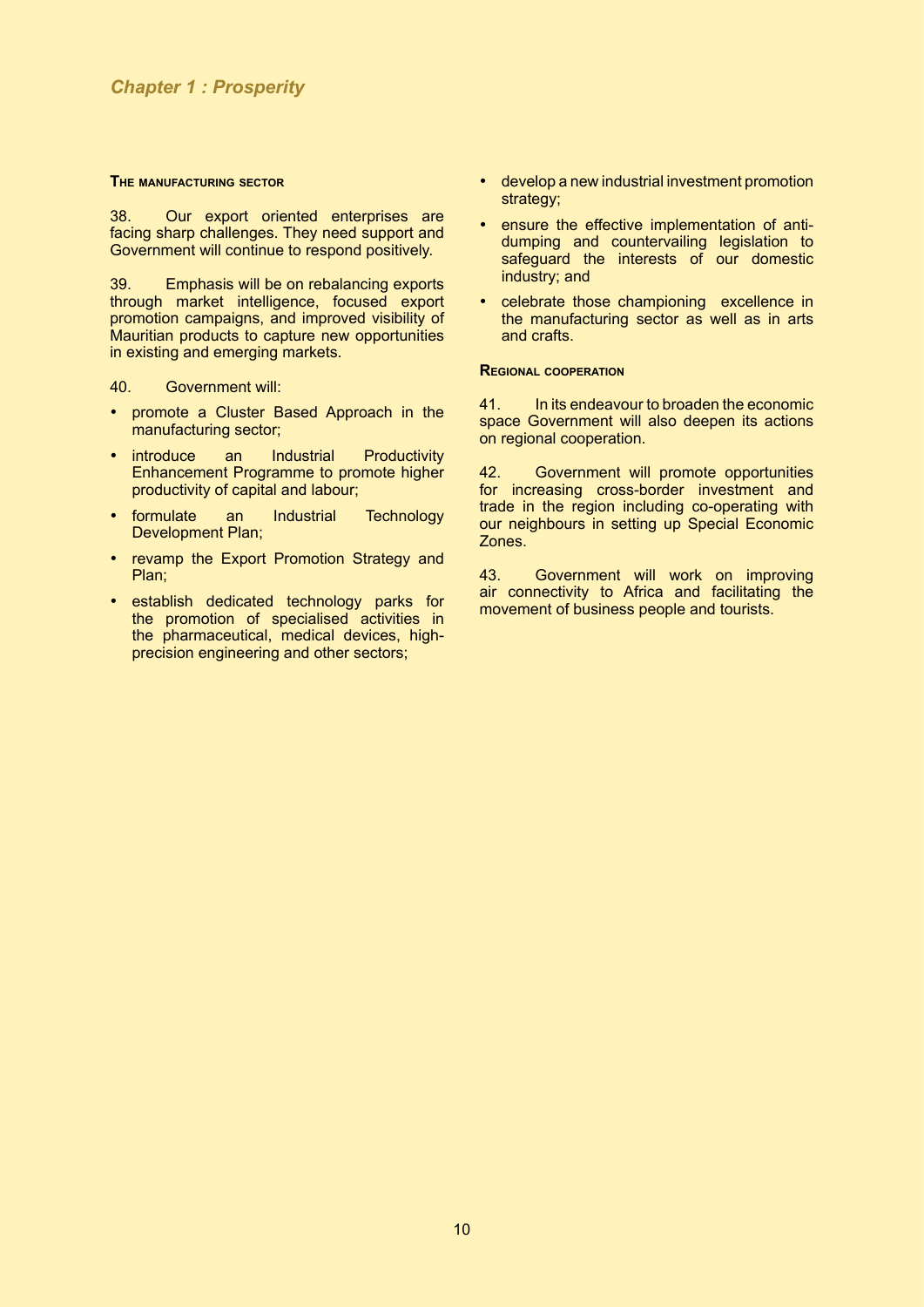

### **CHAPTER 2 :** Connectivity

As a nation with high ambitions, Mauritius must minimise the distance between itself and the rest of the world and maximise ease of transit across the island. Government will deliver world class transportation and communication systems.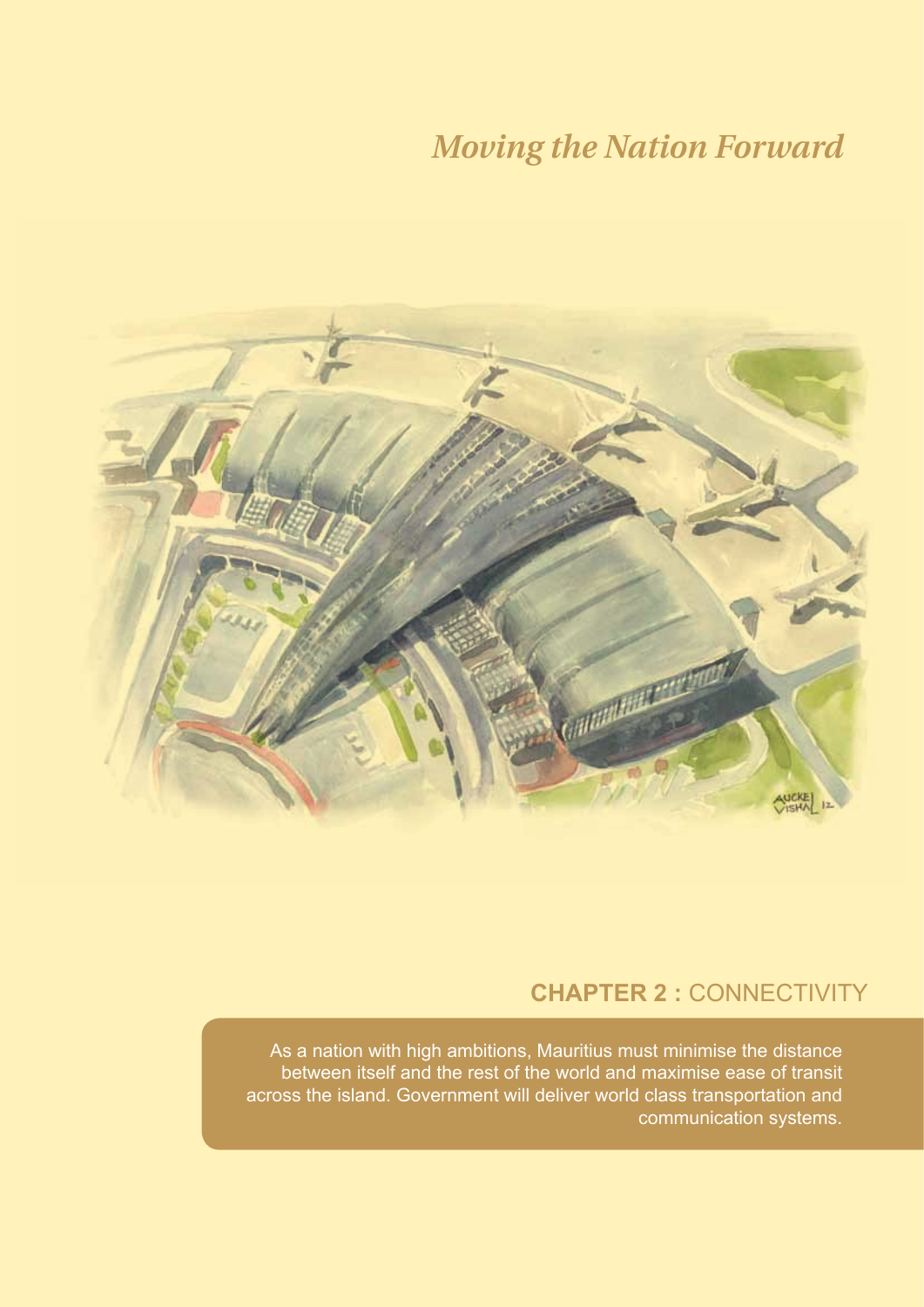In a modern society connectivity both in virtual and physical terms is critical. In order to propel Mauritius to its next stage of growth, Government will prioritise ICT and infrastructure spending leading to benefits for both leisure and business.

#### **Honourable Members,**

#### **An intelligent island**

1. Government aims to make our country an intelligent island through achieving full Broadband Connectivity islandwide. Government is creating the right ecosystem to connect each and every household with at least 1 megabyte per second by 2015.

2. With a view to achieving full universal Internet access Government is implementing the WiFi Mauritius Programme for the provision of free Internet access points across Mauritius and Rodrigues.

3. A new submarine fibre optic cable for Mauritius, LION 2 is now operational since last week. This complements the existing SAFE network.

4. Government has furthermore already launched a tender for a study for the connection of Rodrigues to a submarine fibre optic cable.

5. Government believes students with disabilities should be placed on an equal footing in terms of education and access to new technologies. Therefore Government will provide a Braille PC to all visually impaired students over the coming three years.

6. Government will ensure all needy students have access to internet at an affordable price. Needy students sitting for SC and HSC exams will benefit from a discount on their Broadband Internet bill.

7. The internet and social networks are powerful ways for citizens to interact with one another and with government. Innovative technologies including mobile applications will be promoted for this purpose.

#### **ICT/BPO**

8. The ICT/BPO sector has enormous potential for investment and higher quality FDI but most importantly for creating higher paid jobs for our youths. Since 2006, Government policies to facilitate investment in this sector have led to

more than 30 percent growth in ICT employment, which is now over 15,000.

9. Government will support the setting up of an ICT Academy to upgrade human capital in that sector, so as to generate more value-added per worker. The Academy will train and supply global talents in various streams of the ICT industry.

#### **Data protection**

10. In the present age of information and communication, Mauritius has adopted a Data Protection Act which safeguards the processing of personal data. This will also build confidence for local and foreign investors.

11. The Data Protection Act will be amended to incorporate new international data protection principles and attract further investment in the ICT sector through a free and secure flow of personal data between investors and local agents.

#### **Public Infrastructure**

12. Government is committed to modernising Mauritius and laying the foundation for a still more prosperous country in years to come. It has already invested a total of Rs 62 billion in infrastructure since 2005.

13. Investing in infrastructure is necessary both for improving the life of our citizens and for long-term growth.

14. An infrastructure project with significant potential for people and business is the creation of a major nationwide Mass Transit System. Work on the first phase of the MTS - the Light Rail Transit - will start by 2013. This project will eventually connect the whole island.

15. The public infrastructure plan of Government will require fast and efficient implementation. To this end, Government will further improve the public procurement system to accelerate decision-making while ensuring accountability.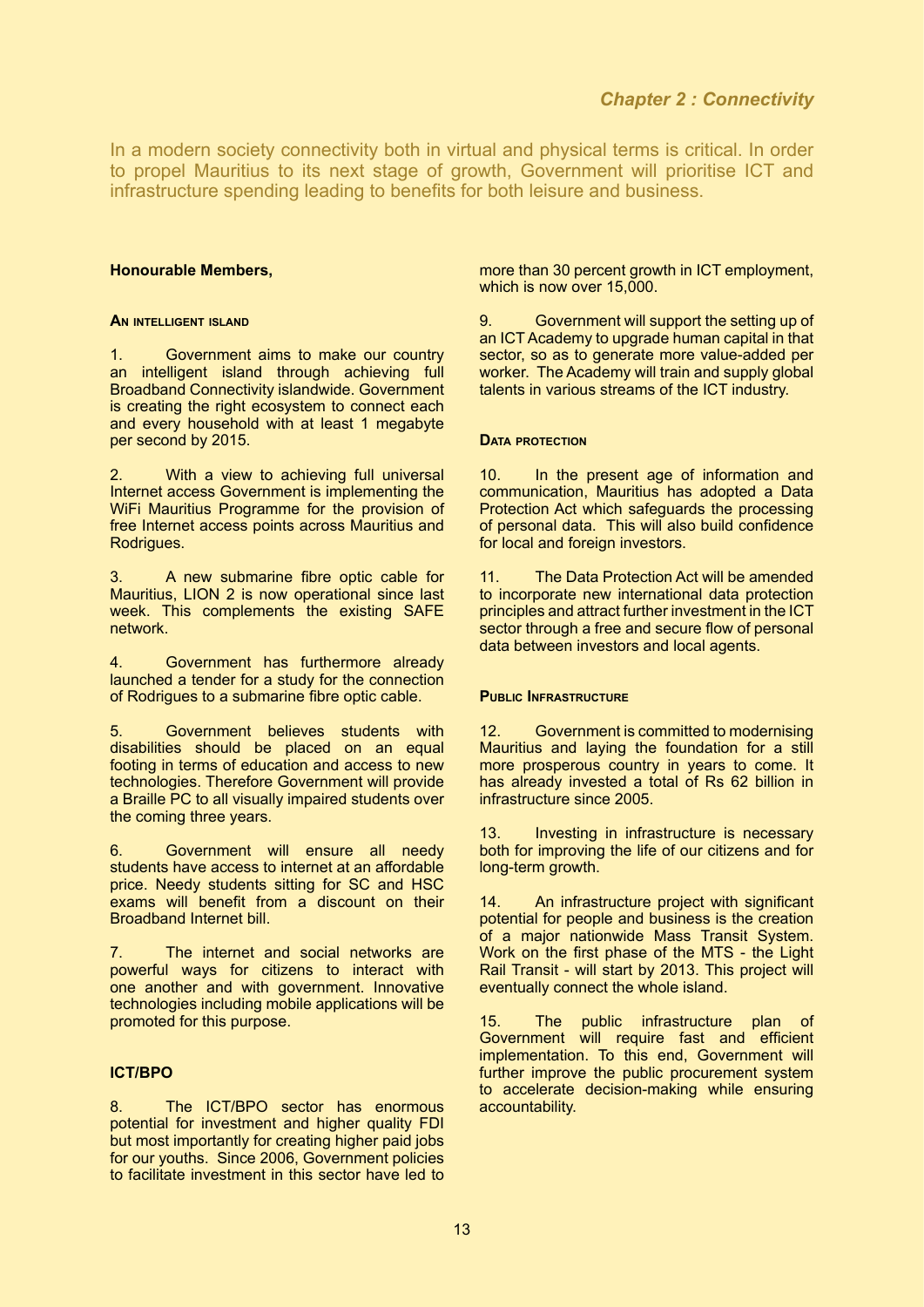#### **The Road Decongestion Programme**

16. In 2007-8 Government embarked on a comprehensive Road Decongestion Programme which is already delivering time and cost savings.

17. Several major projects to ease road traffic are currently being implemented including Rouge-Verdun-Trianon-Valentina Link Road as well as the widening of existing motorways by 2015.

18. Traditionally, infrastructure development in Mauritius has been managed by Government. However, across the world we are seeing more innovative solutions to infrastructure.

19. Government has this year almost doubled its budgetary allocation to the road sector, planning for an allocation of some Rs 4.3 billion and this is set to rise yet further to Rs 11 billion in 2014.

20. Financing this will require taking advantage of the substantial private sector financing available along with expertise in successful infrastructure projects. For the period 2012-2015 investment in the road sector will be boosted by the introduction of Public Private Partnership (PPP) schemes. The first PPP ventures will cover the construction of the Harbour Bridge, the Port Louis Ring Road (phase 2) and the A1-M1 bridge. These projects will involve private investments to a tune of above Rs20 billion.

#### **Port & Airport**

21. Mauritius, as an island state located in the middle of the Indian Ocean between Africa and Asia, depends heavily on its port and airport to facilitate the movement of people, as well as goods and services which contribute directly to its socio-economic development.

22. Government will continue to invest in the expansion and modernisation of the port and the airport with a view to extending their regional span. In this regard,Government will accelerate the implementation of the Master Plan for modernisation and development of the port.

23. The extension and strengthening of the MCT Quay at Port Louis Harbour will be completed in 2015.

24. Government is in the process of securing a strategic partner for the Cargo Handling Corporation Ltd. Such a partner should be committed to increasing the volume of container traffic and contributing to the investment in port infrastructure and equipment whilst protecting the interests of employees.

25. Air access is crucial for our economy and especially the tourism industry. Air Mauritius has already started to expand its capacity towards growth economies and will finalise its proposals for a strategic partner to help achieve greater global connectivity and efficiency.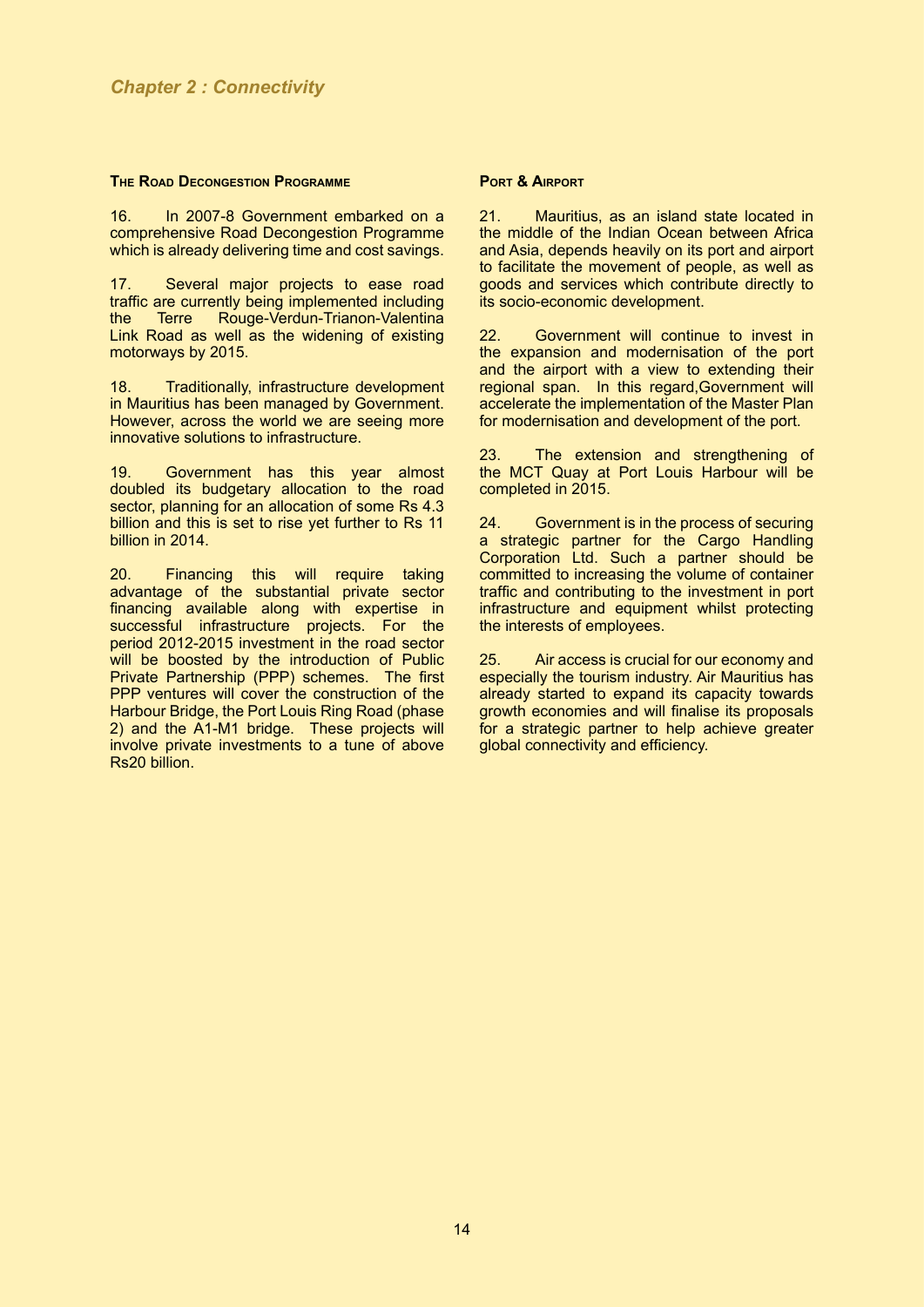

### **CHAPTER 3 :** People

People who are healthy, well educated and socially, economically and culturally empowered are engaged citizens who produce a successful nation.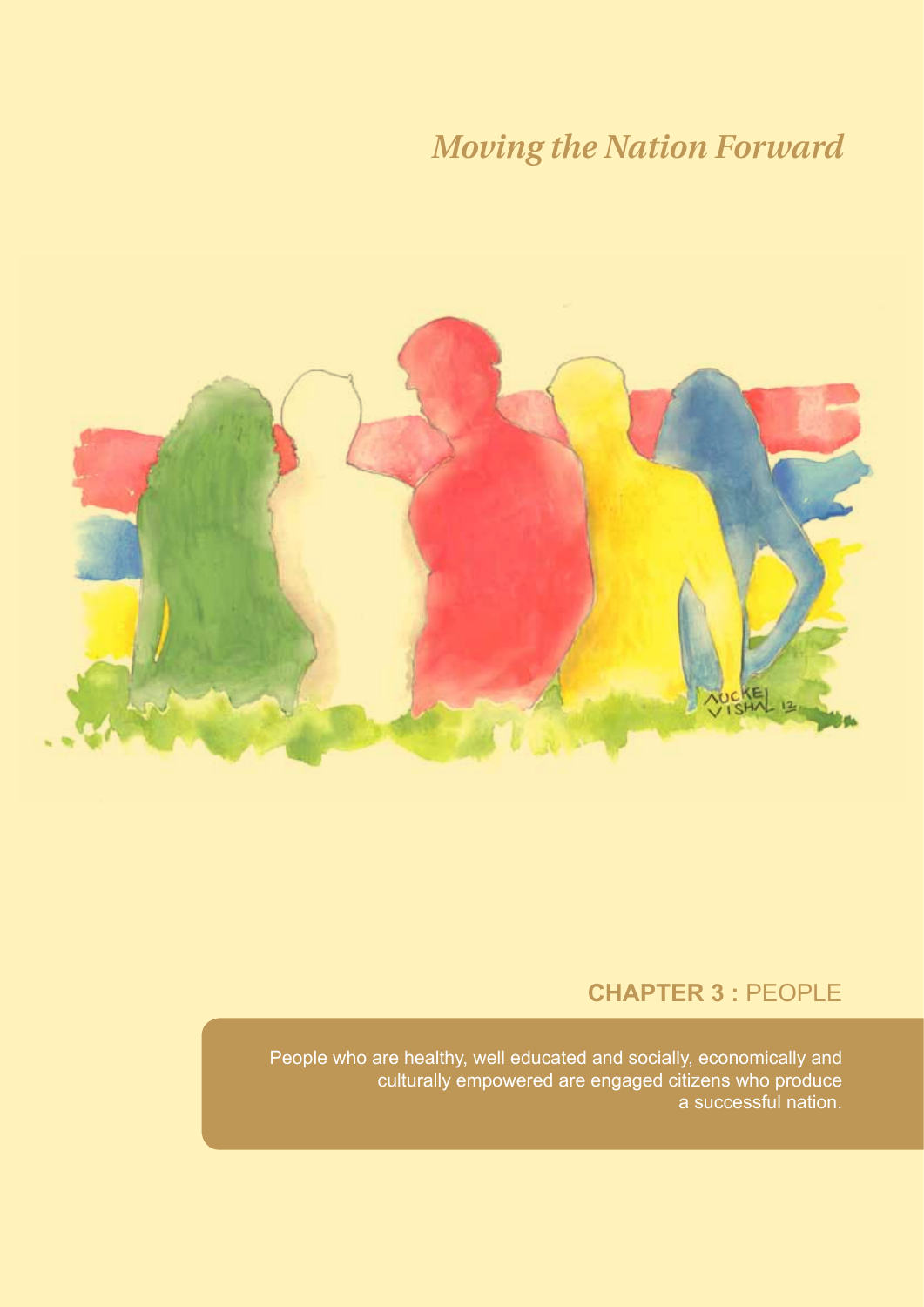The success of a nation is first and foremost about the wellbeing of its people. People who are healthy, well-educated, and socially, economically and culturally empowered, become engaged, responsible citizens. Developing an individual's full potential is both an endorsement of her basic rights as well as enabling her contribution to economy.

#### **Honourable Members,**

In **Moving the Nation Forward** Government will further invest in the development of our people to ensure:

- Our Children and Youth get a good start in life;
- Our Women are empowered;
- Our Elderly enjoy a pleasant and active retirement;
- Our Vulnerable citizens move up the economic and social ladder;
- Workers are employed in safe and healthy environments; and
- Consumers benefit from competitive markets and fair trading practices.

2. To build a strong and proud Nation where everyone thrives - be it at home, at school. at work or in leisure activities - Government will leave no stone unturned to provide all our citizens - regardless of gender, class or creed with the support they need to improve their lives and achieve their hopes and goals.

#### **Moving Our Children and Youth Forward**

3. The crucial foundation years of a child affect the life choices available to her as an adult. Government will place further emphasis on policies pertaining to Early Childhood Development.

4. For each newborn, Government will provide her parents with a Child Health Passport. Regular updates of this document will be encouraged in order to identify early enough any basic health issue and shift to a more preventive health culture within families right from the start.

5. Government will facilitate the setting up of "Crèches de Quartier" across all the districts so that no single child is deprived of the opportunity for self-development during these critical foundation years.

6. Over the next three years, Government will facilitate the setting up of 25 'Crèches de Quartier' each year. Priority will be given to the 43 large NHDC estates where "Syndics" are being set up as well as in designated villages.

7. To further enhance the rights of children, Government will formulate and implement a rights-based and comprehensive National Child Protection Strategy.

8. Government will also introduce a Consolidated Children's Bill to address the issues of safety for children as well as cases of abuse of children.

9. Government will introduce a support scheme to empower private pre-primary schools to improve the quality of care and education. The Ministry of Education's Inspectorate will ensure standardised norms are implemented across all existing kindergartens by mid-2015.

10. To ensure that no single child is denied her opportunity for early self-development, Pre-Primary education will be made compulsory for the age group 3 to 5 as from January 2013.

11. In the Special Education Needs sector, Government will introduce an early identification and assessment programme to profile the needs of differently-abled learners to enable timely intervention.

12. An educational system's first mission is to grow and nurture a collaborative, cultivated, intellectually-agile and responsible citizenry. Government is committed to sustaining efforts to transform the education system by emphasising equitable access, enhanced quality of content, and improved delivery of learning.

13. To ensure all our children benefit from overall development and progress throughout all stages of the primary cycle, Government will review the CPE exams, including the current system of certification and allocation of seats.

14. Government will implement a new dedicated programme for ZEP schools to sustain good practices and replicate support mechanisms for all children with learning difficulties.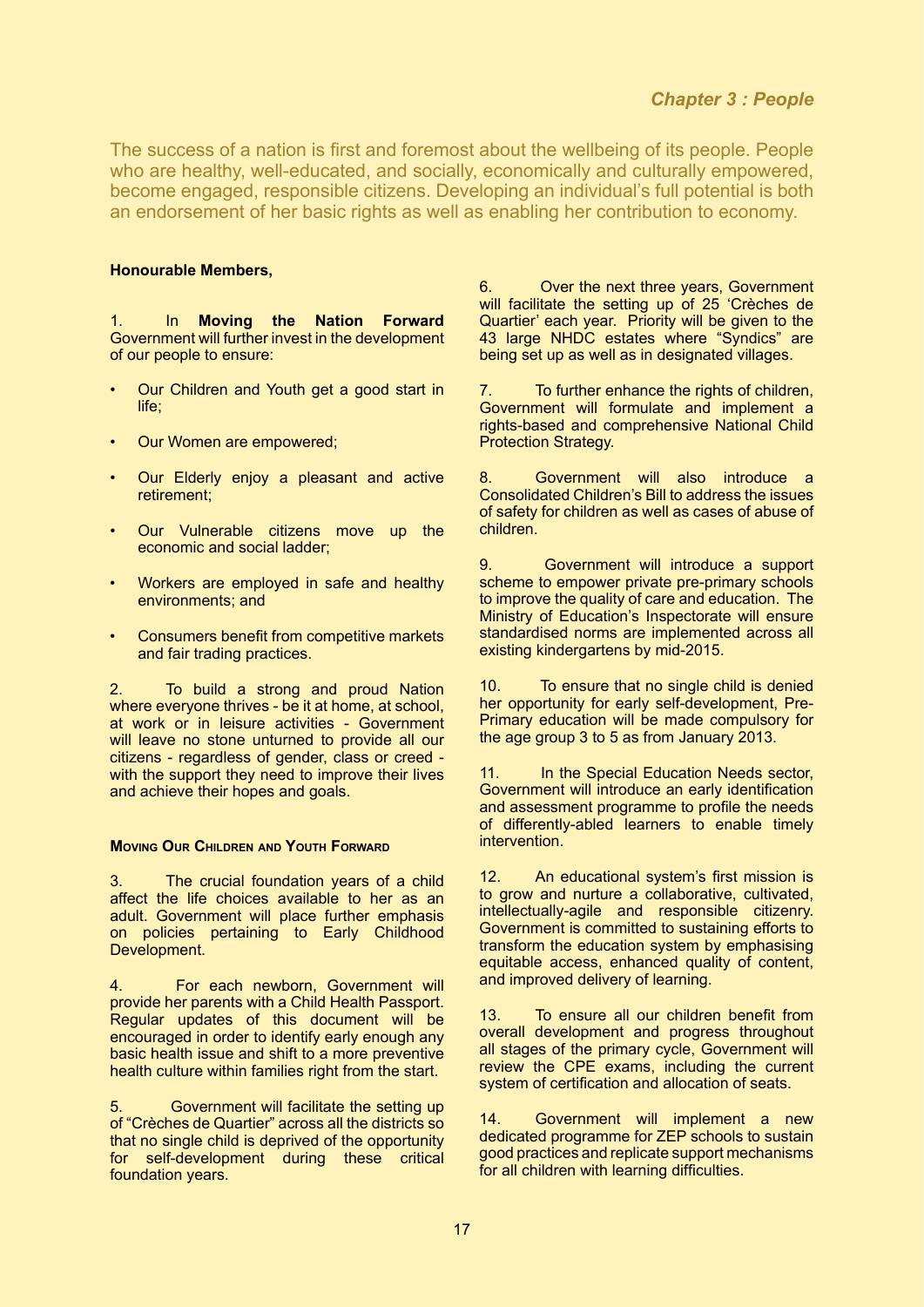15. To enhance the ability of students to exploit the opportunities of the 21<sup>st</sup> Century and acquire new global skills, the primary school curriculum will be enhanced by including new topics such as Civic Education, Health Literacy, Information Technology, and Sustainable Living.

16. To promote collaborative learning practices Government will provide, over the next three years, to each Standard IV child attending publicly-funded primary schools a rugged, power efficient children's laptop.

17. Government will also introduce a Student Health and Wellness Program to promote Health Literacy, Basic Nutrition, Lifelong Fitness and sound development of learners across the education system. In this context, the "Child Health Passport" will be updated with regular basic medical check-ups for all children attending public-funded primary schools.

18. To modernise the teaching and learning school environment, Government will introduce a new loan scheme on soft terms for private-aided secondary schools in disadvantaged areas.

19. Government will review the legal and institutional framework for the management and operation of private secondary schools and will revisit the role and function of the Private Secondary Schools Authority (PSSA) so as to enhance support to private secondary schools.

20. Government will introduce a quality assurance and inspections framework with a view to improving quality of teaching and student performance in both State and Private Secondary Schools.

21. The National Form III Assessment will be rolled out in all secondary schools to gauge the level of students after the first three years of secondary schooling and to take remedial measures for further improvement.

22. To inculcate an entrepreneurial culture in our youth, Government will, in consultation with all stakeholders, introduce new Entrepreneurship studies as part of the secondary school curriculum.

23. Government will consider extending the Scholarship Scheme on a regional basis so as to provide more opportunities for students who excel at HSC level.

24. Government will pursue the digitisation of schools and in line with the National Broadband Policy will expand the installation of wireless connectivity facilities to all educational institutions.

25. To align the educational sector with international best practices, Government will introduce a new Education Act.

26. Government will introduce a Tertiary Education Bill which will provide a framework for the development and regulation of tertiary education in Mauritius. The bill will also provide TEC with enhanced tools to ensure Quality Assurance across the tertiary educational sector.

27. Government will rationalise the libraries of the public-funded tertiary institutions so that each one covers specific specialty areas. Access to academic materials from these institutions will be extended to all students through modern ICT platforms.

28. Government will set up a Multimedia Centre with a view to coordinating all technology related projects in education within the framework of the forthcoming Open University of Mauritius.

29. Government will also set up a comprehensive National Graduate Internship Scheme in order to support the transition of Graduates to the workplace.

30. To further promote lifelong interest and learning in Science and Technology. Government will set up a planetarium at the Rajiv Gandhi Science Centre.

#### **Youth and Sports**

31. Government is committed to equipping our Youth with the resources they need both to achieve their aspirations and to become active, responsible and engaged citizens.

32. Regional Youth Clubs and Networks provide valuable platforms for peer-learning and<br>self-development. Government will reinstate Government will reinstate earlier policies supporting Youth Clubs across the country. Government will organise an annual "*Assises de la Jeunesse*" – a forum for Youth Clubs to actively engage in debates on national and international issues.

33. To support popular interest in football and to promote active youth engagement in their regions, Government will prepare a national plan for the dissemination of street football and minisoccer across the islands.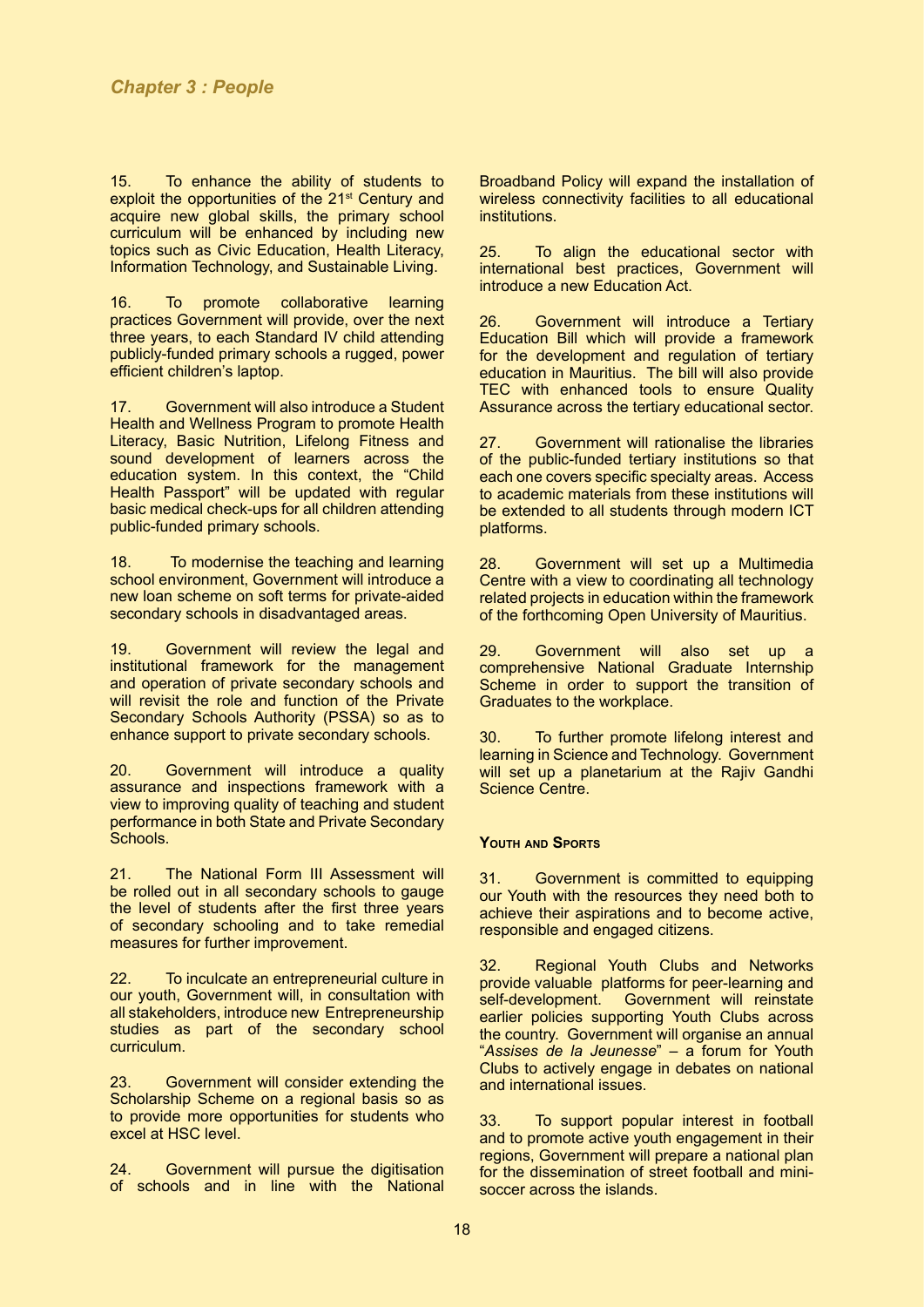34. The Nation is proud of the achievements of our Medalists in international competition. Government will provide further incentives to support our high level athletes in competitions at this level.

35. To give further impetus to Sports as a discipline for self- and collective- development, Government will prepare an Integrated Strategic Plan for Sports in collaboration with the sports federations and the National Olympic Committee.

36. It should be the legitimate ambition of our country to participate successfully in international football competitions. To that end, Government will provide improved facilities starting at the grassroots. Emphasis will be on world class coaching facilities.

#### **Women**

#### **Honourable Members,**

37. Gender Equality remains at the forefront<br>of Government's empowerment agenda. empowerment Government is proud to have brought landmark legislation for greater participation of women in politics and will continue to overhaul institutional obstacles denying women their rightful place in our democracy.

38. Women's economic empowerment is an integral part of Government's democratisation agenda. Government will therefore further reinforce support to Women Entrepreneurs through innovative SME schemes.

39. Government will present a White Paper on Reproductive Health to facilitate the formulation of modern policies that provide women with better information and services in this area.

40. Domestic violence is one of the worst violations of human rights. Government's policy will be based on zero tolerance with respect to domestic violence. When women's human rights are denied in the place where they should feel safest, they are deprived of their right for self-development. Government will implement a National Action Plan to end gender-based violence and to promote family welfare.

41. Furthermore, Government will pursue consultations with all stakeholders to finalise a Victim Empowerment and Abuser Rehabilitation Policy.

#### **Social integration**

42. Government has demonstrated its unrelenting drive to combat poverty in all forms and lift up our less fortunate citizens. Government remains strongly committed to deal with this problem and will continue to eradicate extreme and chronic poverty in the medium term.

43. The support provided under the different programmes of the NEF will be harmonised and made more effective in the context of the Social Register of Mauritius.

44. Effective and sustained poverty alleviation can only succeed by developing proper synergy among Government, Non-Government Organisations and Business. Accordingly, partnerships among the parties involved in poverty alleviation will be further strengthened.

45. Government will focus on housing projects for the benefit of vulnerable groups. In this respect several types of housing units will be offered by the NHDC, the National Empowerment Foundation and Private Property Developers. The size of the existing Housing Units for the poor will be increased taking into consideration the family size and affordability.

46. Government will further encourage<br>the not-for-profit Housing Development not-for-profit Trusts – innovative new vehicles which will mobilise substantial amount of financing for the construction of housing units for the poor.

47. Government will also extend its support to those families falling under the poverty line who are not in receipt of a housing grant but who wish to upgrade their houses. Special consideration will be given to fire victims with a view to providing appropriate accommodation immediately after their dwellings are destroyed.

48. Proper education is critical for moving out of the poverty trap. For primary students who are from less privileged background, Government will, introduce a one-off cash transfer where:

- attendance rate is over 90%; and
- the student has successfully completed yearly examinations.

The one off cash transfer will be increased for those who succeed in their CPE exams.

49. The National Empowerment Foundation will increase the provision of learning corners with internet facilities in deprived areas to enable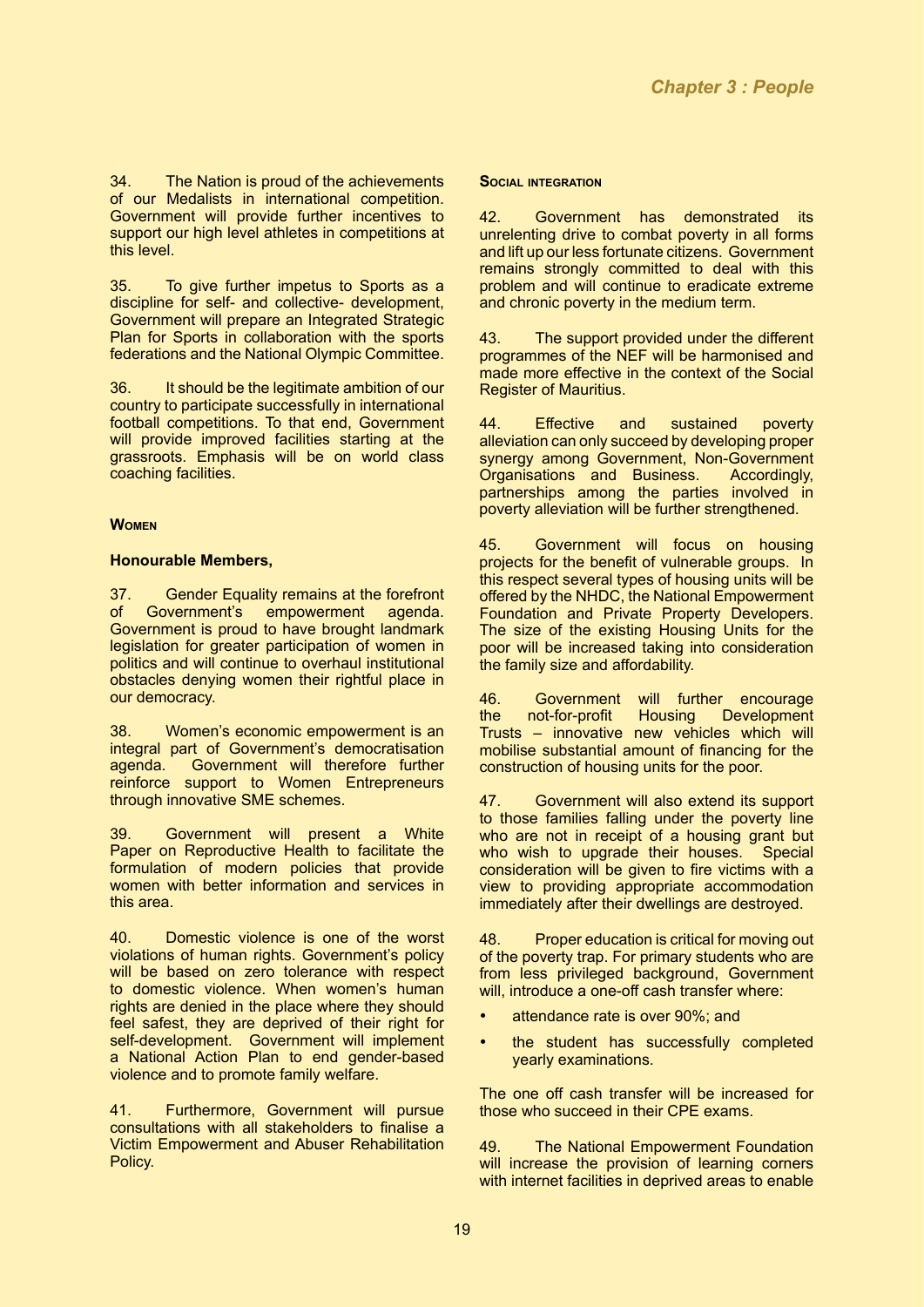children of those regions to access educational sites to improve their knowledge.

50. Counseling will be provided to children from needy families throughout their school life with a view to boosting their interest in education and overall school performance. Parents of such children will also benefit from such counseling sessions.

51. Government will further pursue the implementation of the UN Convention on the Rights of Persons with Disabilities by giving a new boost to training and employment of persons with disabilities. Relevant amendments will be brought to the Training and Employment of Disabled Persons Act and the National Council for Rehabilitation of Disabled Persons Act.

52. Government proposes to introduce a Disability Bill in line with the Convention to provide further protection to persons with disabilities against all forms of discrimination.

53. Government will set up a Respite Care Centre with a view to providing specialised rehabilitative services and leisure facilities to persons with disabilities.

#### **Senior citizens**

54. Government recognises the valuable contribution Senior Citizens have made to the progress of the country. Government will set up an Observatory on ageing to carry out actionoriented research on the socio-economic aspects of ageing.

55. Government will bring necessary amendments to the National Pensions Act in order to strengthen the management structure of the National Pension Fund and the National Savings Fund while upholding the element of good governance.

56. Government will set up a Legal Counseling Programme on property rights for senior citizens to enhance legal and financial protection to the elderly.

57. A third Recreation Centre at Pointe Aux Piments will be completed by mid-2013.

58. Government will further promote IT literacy programme among the elderly so as to enable them to communicate through new technology. By 2013, Government will complete the setting up of computer clubs in all the 19 Elderly Day Care Centres.

#### **Consumers**

59. Given the current volatility in fuel and commodity prices, Government will continue to act as a facilitator and provider of services which are in the interest of consumers and the trading community at large.

60. To pursue its efforts to protect the purchasing power and rights of consumers, Government will introduce legislation to set up a Consumer Ombudsman to address both consumer rights issues as well as consumers' complaints.

61. Government will also consolidate the role of the Price Observatory by extending its scope to include service sectors, such as banking and finance.

62. Government will introduce a new legislation pertaining to hire purchase and credit sale to strike the right balance between promoting business and protecting consumer rights and interests.

63. To further protect consumers, Government will propose legal amendments to improve bank resolution for the benefit of small borrowers. Government will review the whole area of personal loans granted by financial institutions. The objective will be to make it easier for small borrowers to apply for, receive, service their loans and to create effective dispute resolution mechanisms.

64. Government is fully committed to the effective protection of the workforce. In this respect, necessary amendments will be brought to the existing labour legislation to ensure better protection of workers' rights and to provide safer and more conducive working conditions.

65. To enhance skills and employability among the youth, Government will launch a threeyear National Youth Employment Programme for those aged between 16 and 25 years to provide them with apprenticeship, training and placement in various sectors of the economy. A stipend will be offered to the unemployed youth and their training costs will be subsidised by Government.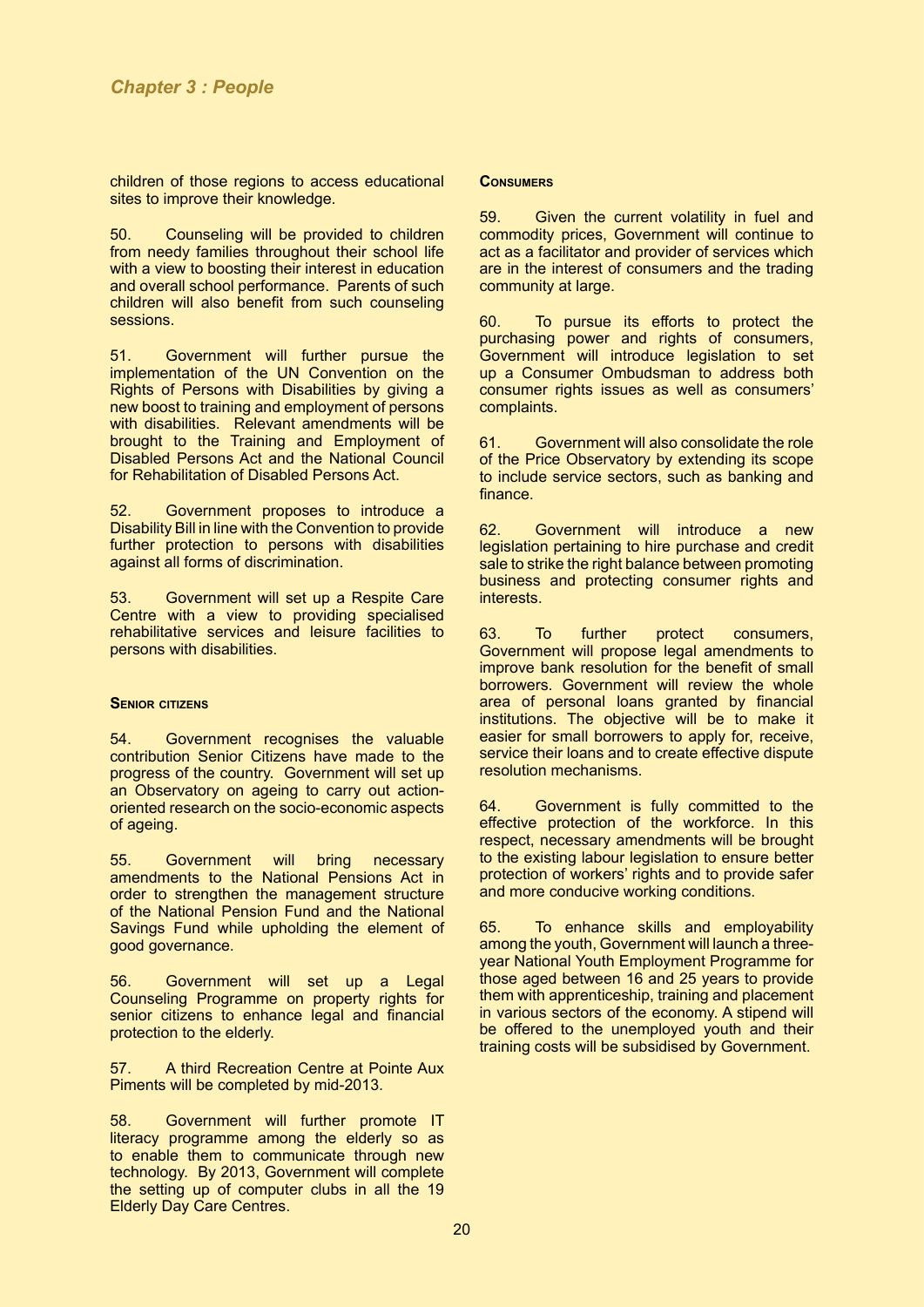

### **CHAPTER 4 :** Society

Families and communities will benefit from enhancements in law and order and more efficient public services producing clean, safe and pleasant neighbourhoods.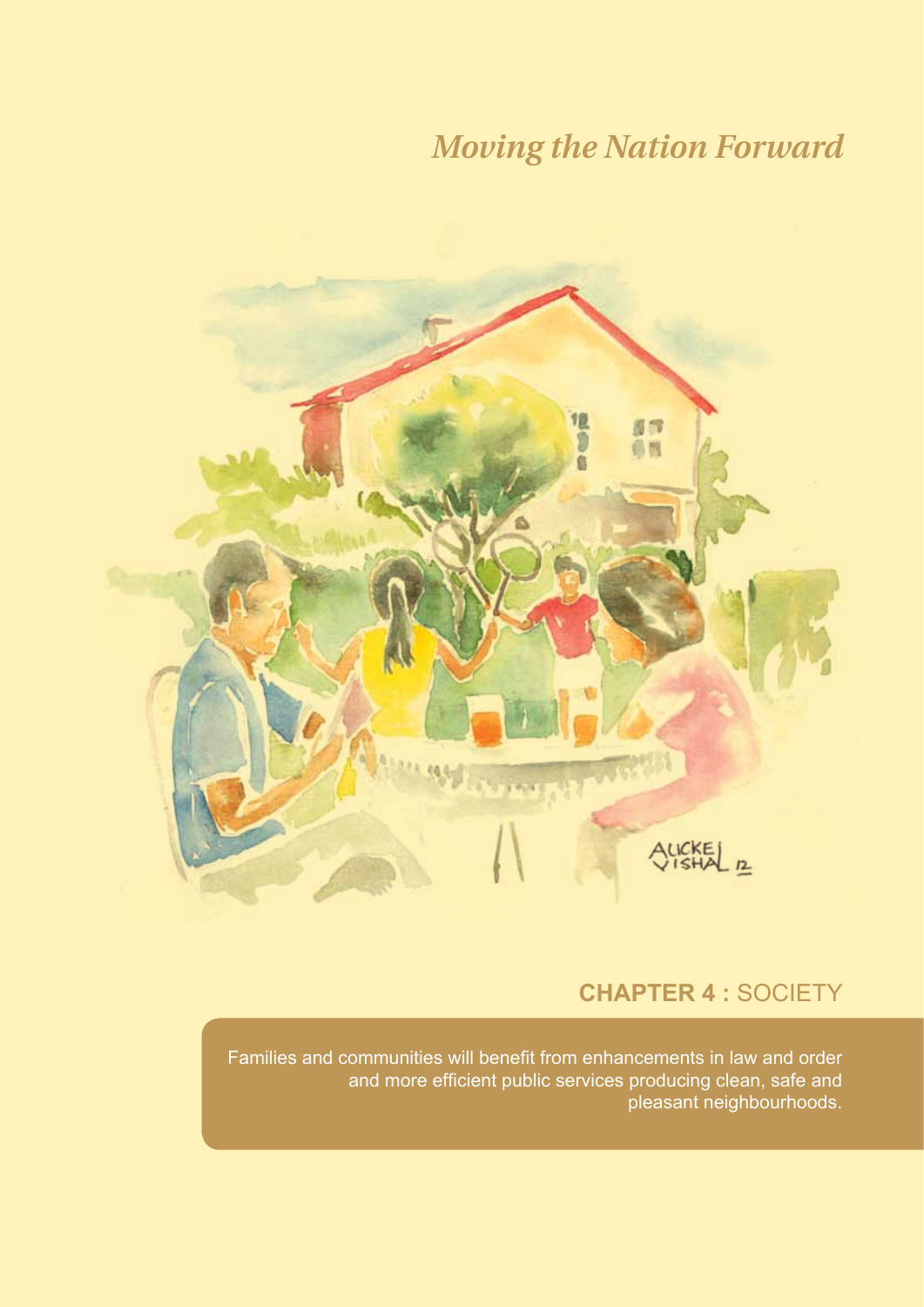Our strength as a nation is more than just the sum of our citizens as individuals but how we relate to each other for the good of all. Whilst being still young, our society has benefited from a steady and resolute foundation since independence.

#### **Honourable Members,**

1. The success of our nation illustrates the power to successfully share common values and a unique common culture blended from our diverse ancestral origins.

2. To move our society forward, Government will ensure that:

- Citizens live in a secure environment where law and order prevail;
- Citizens have access to efficient public services;
- Families and diverse communities remain the foundation of our society; and
- Citizens live in Clean, Safe and Pleasant neighbourhoods.

#### **Families and Communities**

3. Families and neighbourhoods are the building blocks of our nation. Government is committed to the healthy development, stability and prosperity of all Mauritian families.

#### **Health**

4. Government will ensure that everyone has access to increasingly better health services, a clean, safe and pleasant neighbourhood and enhanced leisure and cultural facilities.

5. Government remains committed to continue providing customer-centric universal, accessible and efficient health services.

6. The primary focus of Government's health policy will be on overall wellness rather than strictly curative health care.

7. With regard to preventive policies, our major challenges are now to prevent and control Non-Communicable Diseases and to address the socio-economic impact of demographic transition.

8. Government will continue to invest in health infrastructure projects. This will include:

Increasing bed capacity substantially;

- Setting up of a specialised hospital for women in collaboration with the University College Hospital, London;
- Setting up of a Paediatric hospital;
- A modern warehouse of international standard will be constructed for essential drugs and medical consumables; and
- A mid-way home will be set up for the rehabilitation of patients currently cared for at the Brown Sequard Mental Health Care Centre.
- 9. Government is concerned about the increasing incidence of cancer and will present an Action Plan to mitigate cancer risks in the population. It will also:
- Take measures to reduce carcinogenic factors and promote healthy nutrition and lifestyle;
- Continue the implementation of a robust cervical and breast cancer screening programme;
- Provide additional radiotherapy facilities;
- Upgrade all existing cancer care facilities; and
- Consider the setting up of a National Cancer Centre.

10. An aggressive community-based programme will be carried out throughout Mauritius in order to achieve primary prevention of Non Communicable Diseases (NCD). '*Agents de Santé Communautaires'* will visit each household to provide counseling and distribute Health education materials in order to empower the population to live healthily.

11. Government will establish a reinforced NCD Control Programme with emphasis on epidemiological aspects which include disease surveillance and response in line with the requirements of International Health Regulations.

12. Government will continue to build human resource capacity to ensure provision of quality services. The Mauritius Institute of Health and the Diabetes and Vascular Health Centre in collaboration with International Institutions will accentuate their campaign on the prevention and treatment of diabetes and cardio-vascular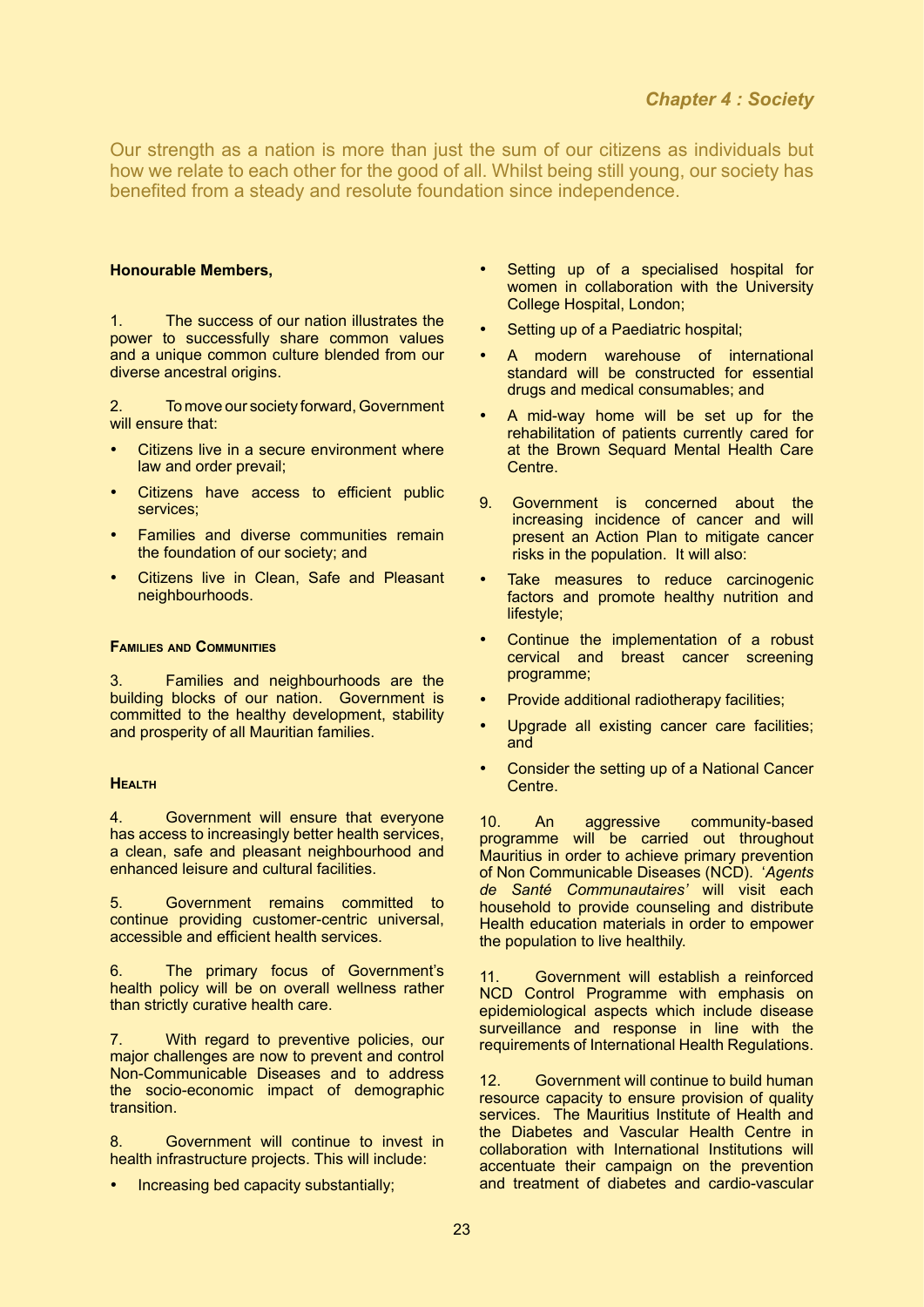diseases. Diploma courses in specialised fields such as diabetes and cervical cancer will also be organised.

13. With a view to addressing substance abuse. Government will implement a National Drug Control Master Plan on harmful use of alcohol and drugs.

14. In order to ensure food safety, Government is implementing a National Food Safety Action Plan, by focusing on enhanced food inspection activities, capacity building, review of legislative framework, public awareness campaigns and quality control.

15. Government is committed to containing and reversing HIV prevalence in the population. In collaboration with NGOs, Government will conduct an aggressive campaign to address stigmatisation and discrimination regarding HIV. The population will be encouraged to undertake HIV testing after appropriate counseling.

16. With a view to further reducing HIV<br>infections amongst high risk population. amongst high risk population, Government will set up Drop-in Centres in each Health Region to offer a wider range of services and will scale up its harm reduction strategies, namely the Methadone Substitution Therapy and Needle Exchange Programme. Government will ensure that antiretroviral drugs are made available to all those who need it.

#### **Housing**

17. Living under a secure roof is a fundamental right. Government will strengthen social and cultural integration by the provision of appropriate social and recreational facilities through its mixed housing concept.

18. Government will provide further facilities to the middle class families which will include the construction of housing units and the provision of "site and services" plots.

19. To boost the construction sector, the Construction Industry Development Board will establish new standards for the sector. annual National Schedule of Rates will be also published to ensure that construction costs reflect the fundamental characteristics of local market conditions.

#### **Honourable Members,**

#### **Law and Order**

20. The protection of our citizens has been one of the main priorities of Government. Whilst considerable progress has been made in ensuring that our citizens live in a secure environment, there are always new challenges and Government will ensure that citizens are given more protection through better policing and an improved legal system.

21. The policing environment is becoming more challenging. The new vision of the Police Service is "With you, making Mauritius safer". Government will:

- Pursue the implementation of the recommendations contained in the National Policing Strategic Framework;
- **Extend the CCTV Surveillance System to** cover other areas around the country;
- Continue its programme of recruitment of Trainee Police Constables to reach the target of 5000 recruits by 2015;
- Increase police presence in neighbourhoods across the country to improve the security of all citizens;
- Introduce a Police Complaints Bill for the setting up of a Police Complaints Division within the National Human Rights Commission;
- Introduce a Police and Criminal Evidence Bill providing for Codes of Conduct that will regulate the conduct of police and other investigators and address a number of issues relating to criminal enquiries, including victims' rights;
- Implement the provisions of the Bail Act relating to the introduction of the electronic monitoring mechanism;
- Pursue the upgrading of the Forensic Science Laboratory to enhance the use of DNA analysis;
- • Establish a Transnational Organised Crime Unit comprising relevant law enforcement agencies with a view to combating international and other serious crimes;
- • Extend the Digital Radio Communication System to cover Rodrigues and Outer Islands;
- Replace the 999 Analogue Emergency Call System with a new digital Emergency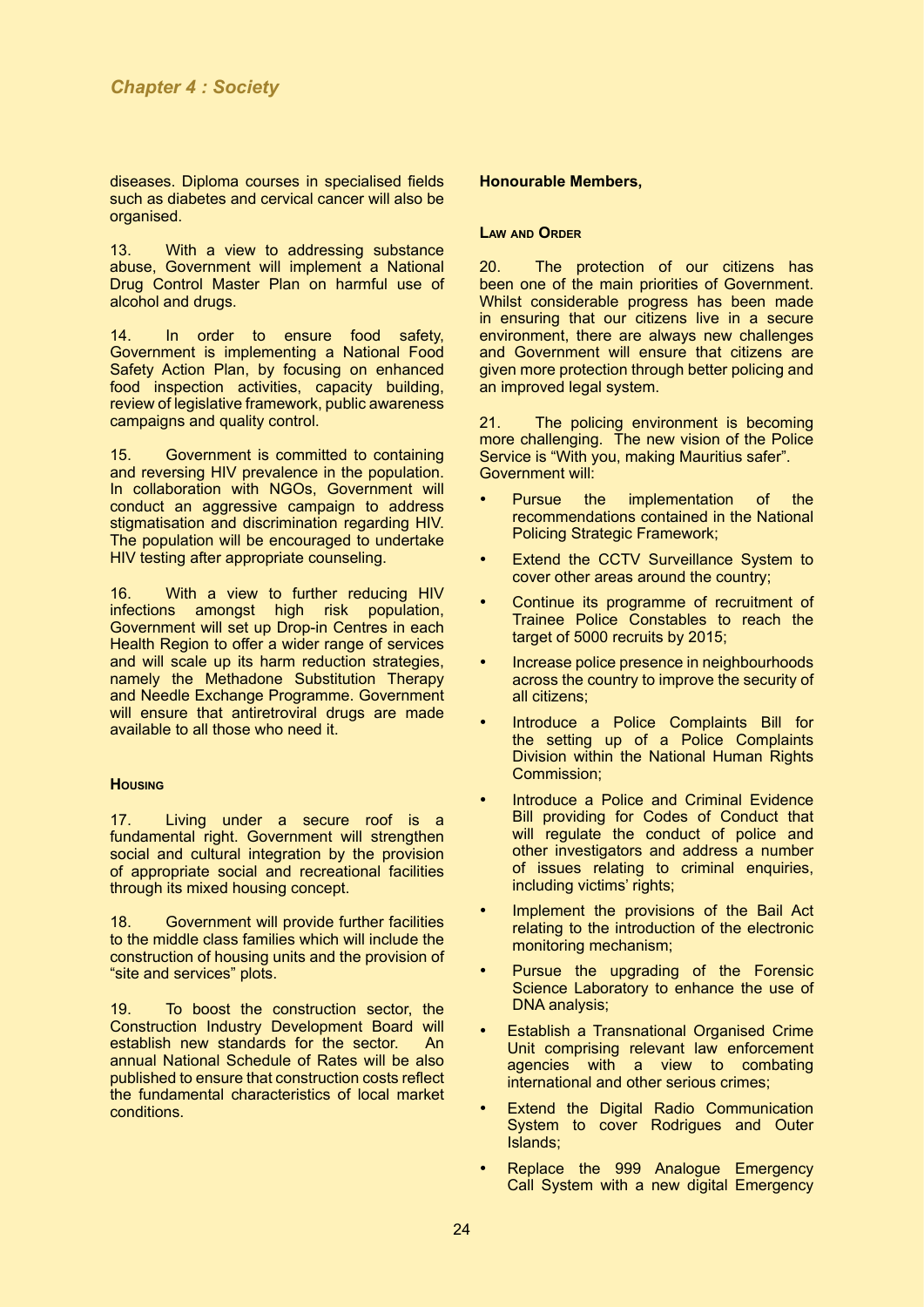Responses Management System for increased efficiency;

- Establish a Police Academy to enhance the human resource capability of the Police Service;
- Formulate an integrated development project for the National Coast Guard (NCG) including the construction of a new Headquarters and enhanced dock facilities, and the acquisition of a new aircraft, Waterjet Fast Attack craft and Fast Interceptor Boats;
- Commission a state of the art Offshore Patrol Vessel in 2014;
- Provide the police with high tech equipment to combat drug smuggling and other illegal activities at sea;
- Introduce legislation to assist and protect victims and witnesses in order to better safeguard the rights and interests of victims;
- Install a new security system with the latest available technologies at the arrival and departure points at the airport and port;
- Ensure, with international assistance, that law enforcement authorities and the Judiciary are better equipped to allow the prosecution of suspected pirates in our Courts;
- Review the Criminal Code from an international and comparative perspective, while giving careful consideration to local conditions and culture; and
- Invite stakeholders to assist Government in formulating a new approach to tackle drugrelated crime. While traffickers will continue to be dealt with severely through the criminal justice system, more effective ways of reducing criminality of appropriate drugabusing offenders by addressing their drug dependency.

22. The Asset Recovery Act will be amended to cover all accumulated assets of persons convicted of specified offences.

#### **Prisons Service**

23. Government will work on continued improvement of the physical infrastructure in existing prisons. Emphasis will be laid on the acquisition of new technology, equipment and capacity building to ensure that prisons operate at the required level of safety, security and human rights norms. CCTV System will be extended to Petit Verger Prison, Women Prison and Barkly Special Prison.

24. In addition to the construction of the new Melrose Prison Government will develop a Master Plan for the optimal use of existing prison facilities.

25. Government will finalise the construction of an open prison for female detainees considered as minimum risk inmates.

26. Government will step up rehabilitation programmes, literacy and numeracy courses to be provided to detainees with the assistance of NGOs and other voluntary organisations.

27. The Reform Institutions Act will be revised to meet new priorities and challenges.

#### **Judiciary**

28. A substantial part of the 1997 MacKay Report as updated in 2006, has been implemented. Government will introduce legislation to set up the Court of Appeal Section and High Court Section of the Supreme Court.

29. A full fledged Family Division with the required support services will be created within the High Court Section of the Supreme Court.

30. Government will introduce legislation changing the composition of the Judicial and Legal Service Commission to include participation of civil society, the Solicitor-General, the Director of Public Prosecutions and the legal profession, in addition to Judges.

31. Several existing tribunals, including the Environment Appeal Tribunal where major projects are currently the subject of litigation, will be consolidated to enable them to sit full time so that cases are heard and disposed of expeditiously while ensuring cost effectiveness and rationalisation in the use of resources.

32. Government will review and update the *Code de Procédure Civile* which dates back to 1808.

33. A Special witness scheme will be developed for Courts to provide certain facilities to special categories of witnesses.

34. Government will bring necessary amendments to the Criminal Procedure Act and the Courts Act making the electronic recording of police interviews compulsory.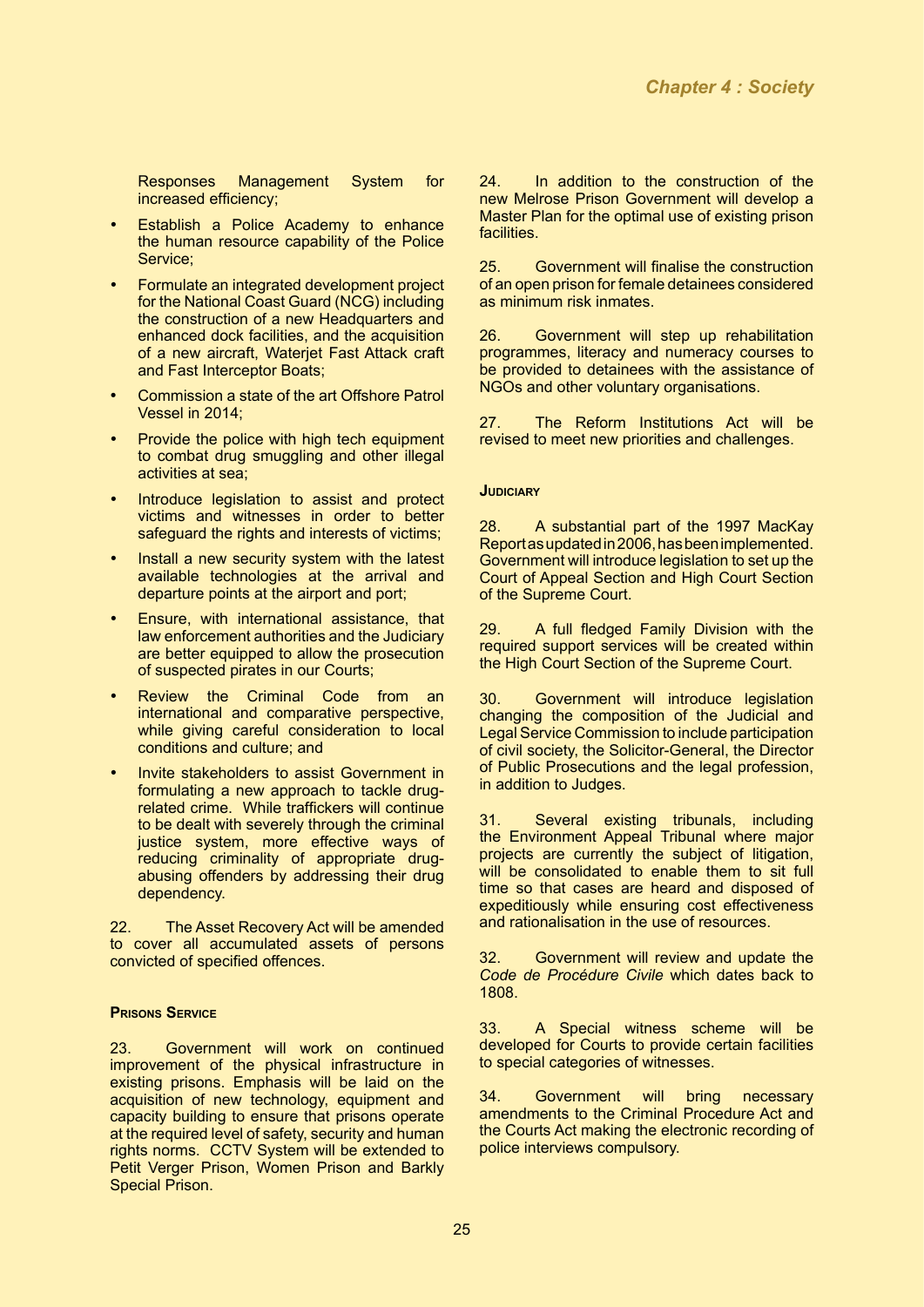35. The Legal Aid Act will be reviewed in the coming year to broaden the scope for legal assistance.

#### **Civil service**

36. The Civil Service plays a key role in the socio-economic transformation of Mauritius. Government will pursue its objective of modernising the Civil Service and will provide it with all the resources required to sustain the delivery of high quality services with efficiency and dedication.

37. Government will introduce legislation to set up a Civil Service College at Moka. It will include a School of Diplomacy and International Relations and it will develop into a regional centre of excellence in Public Sector Management and Governance.

38. To ensure the timely and effective implementation of the Government Programme and of major projects, Government will set up a Project Management and Delivery Unit under the Prime Minister's Office. This unit will monitor and supervise the implementation of all public sector projects within agreed deadlines and in accordance with best international practices.

#### **Quality of life**

39. As the nation becomes more prosperous, Mauritians are rightly increasingly interested in their Quality of Life- a far broader concept than income. There is clearly a need for a set of consolidated indicators to describe the quality of life of our citizens and to track our progress as a country.

40. Government will set up a Quality of Life Report Card designed in collaboration with citizens' views about what matters to them for a better quality of life.

41. In order to ensure that families live in safer communities and neighbourhoods, Government will introduce a Safer Communities and Neighbourhood (SCAN) Act with the aim to support and encourage community-based efforts to improve neighbourhood safety and increase neighbourhood livability. This initiative will empower residents to contribute in keeping their neighbourhoods free from activities which negatively affect their health, safety, security or peaceful enjoyment of their property.

42. In order to provide greater access to public services and facilities to our citizens for training, leisure, and sports activities, Government will optimize the use of all public infrastructure including schools and stadiums.

43. Government will continue to support a vibrant NGO community and will formulate a National NGO Policy Paper based on the innovative concept of social entrepreneurship and social marketing. promote a paradigm shift in the NGO sector for sustainability, autonomy and effective service delivery to vulnerable groups.

44. To reinforce road safety and security, Government will introduce more stringent measures. By the end of 2012, legislation for the penalty point system will be introduced and implemented. A Driving, Education and Testing Centre will be operational by 2013. The Police will have access to new technology for the detection of specific traffic violations.

45. A fully trained, equipped and dedicated team will be on regular patrol to curb traffic violations. Vehicle testing services will be decentralised and outsourced to qualified private operators in 2012.

#### **Leisure**

#### **Honourable Members,**

46. Government will continue to promote more leisure-related activities both at national and regional levels and ensure that leisure facilities and services remain accessible to all our citizens.

47. Government will improve Community Leisure facilities to encourage more vibrant communities.

48. Government will introduce innovative and creative activities for children during weekends and school holidays so as to enable them to develop and express their talents.

49. Community-based model kitchen gardens and Agricultural Women Clubs will be set up at Social Welfare Centres to increase awareness of gardening, food security and "Green Mauritius".

50. Regional intergenerational drama and music/dance groups will be set up to promote different types of art, music and dance styles and enable participants to organise shows at local and national levels.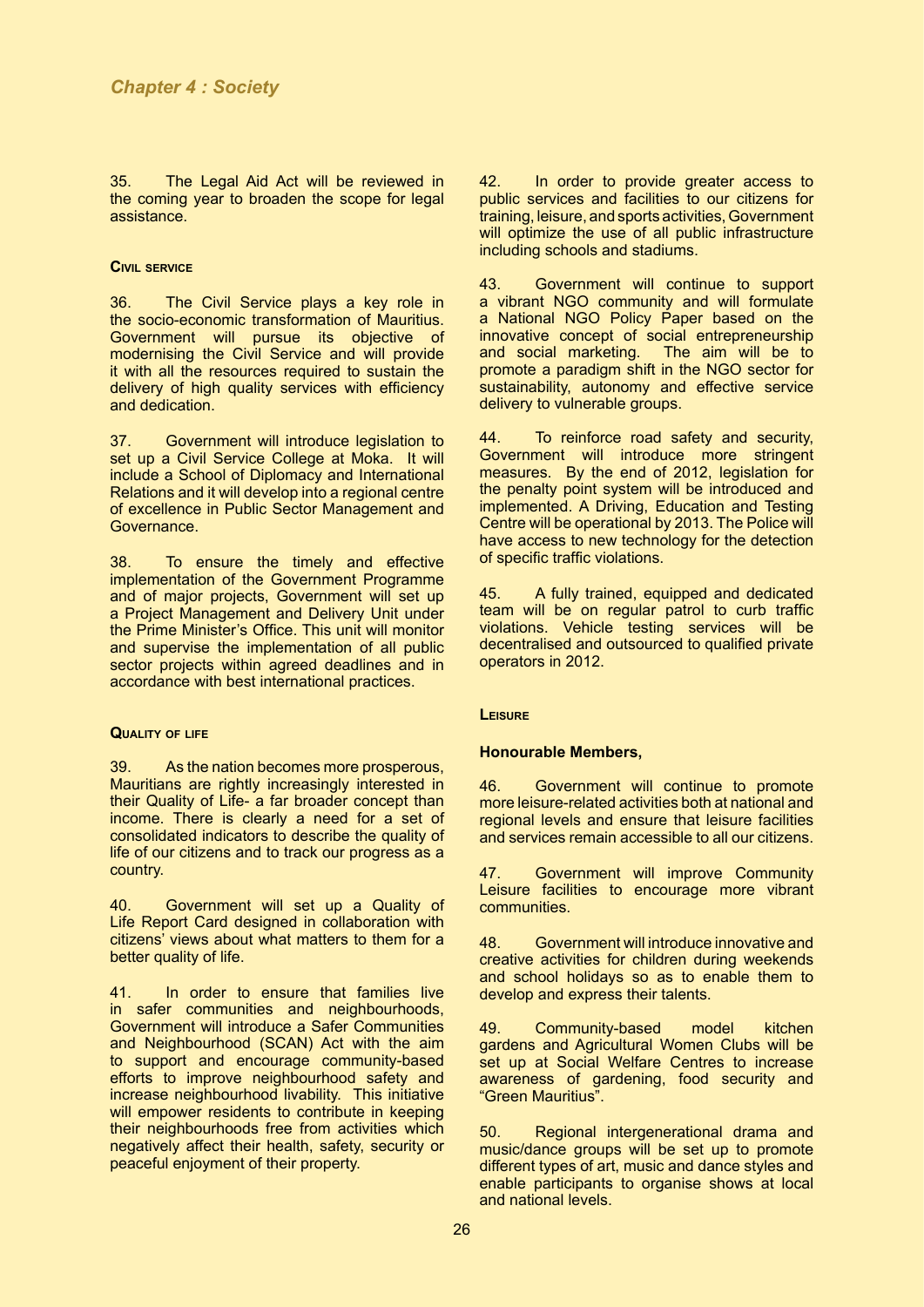51. In order to promote pluralism in the media, Government will encourage the licensing of Free to Air Private TV channels.

#### **Culture**

52. Culture is a driving force in nationbuilding. Government reaffirms its unwavering commitment to artists to help sustain their creativity and bring Arts and Culture in the mainstream of the economy. Government will shortly publish the first-ever White Paper on Arts and Culture.

53. To provide school children with the opportunity to develop their musical talents, Government will provide all schools with a range of musical instruments.

54. A project entitled "*La ruée vers l'art*" will be introduced to direct arts amateurs and tourists to visit workshops and see artists at work, during a fortnight every year.

55. An "*Agora des Artistes*" will be set up at La Vigie, Curepipe comprising space for the practice of all artistic expressions, including a recording studio and exhibition facilities.

56. One stadium will be equipped in accordance with international norms to hold concerts.

57. Two additional *Centre de Formation Artistique* will be opened, one at La Gaulette and one at Trou d'Eau Douce.

58. To preserve our National Archives, Government will proceed with the construction of a modern infrastructure in Moka to house the archives with works starting in early 2013. Records of the National Archives will be restored and digitalised to make them accessible online to the public.

59. The existing Assistance Scheme for Artists will be reviewed in order to give a boost to artistic creativity and excellence in Arts.

60. A New Copyright Bill will be introduced to *inter-alia,* incorporate the provisions of the World Intellectual Property Organisation Copyright Treaty.

61. A Film Commission Bill will be introduced to give renewed impetus to the cinema industry and provide incentives to local and foreign film producers.

#### **Animal welfare**

62. To ensure that animals are given humane care, Government will set up a modern animal hospital. A Trust will be set up to manage the hospital.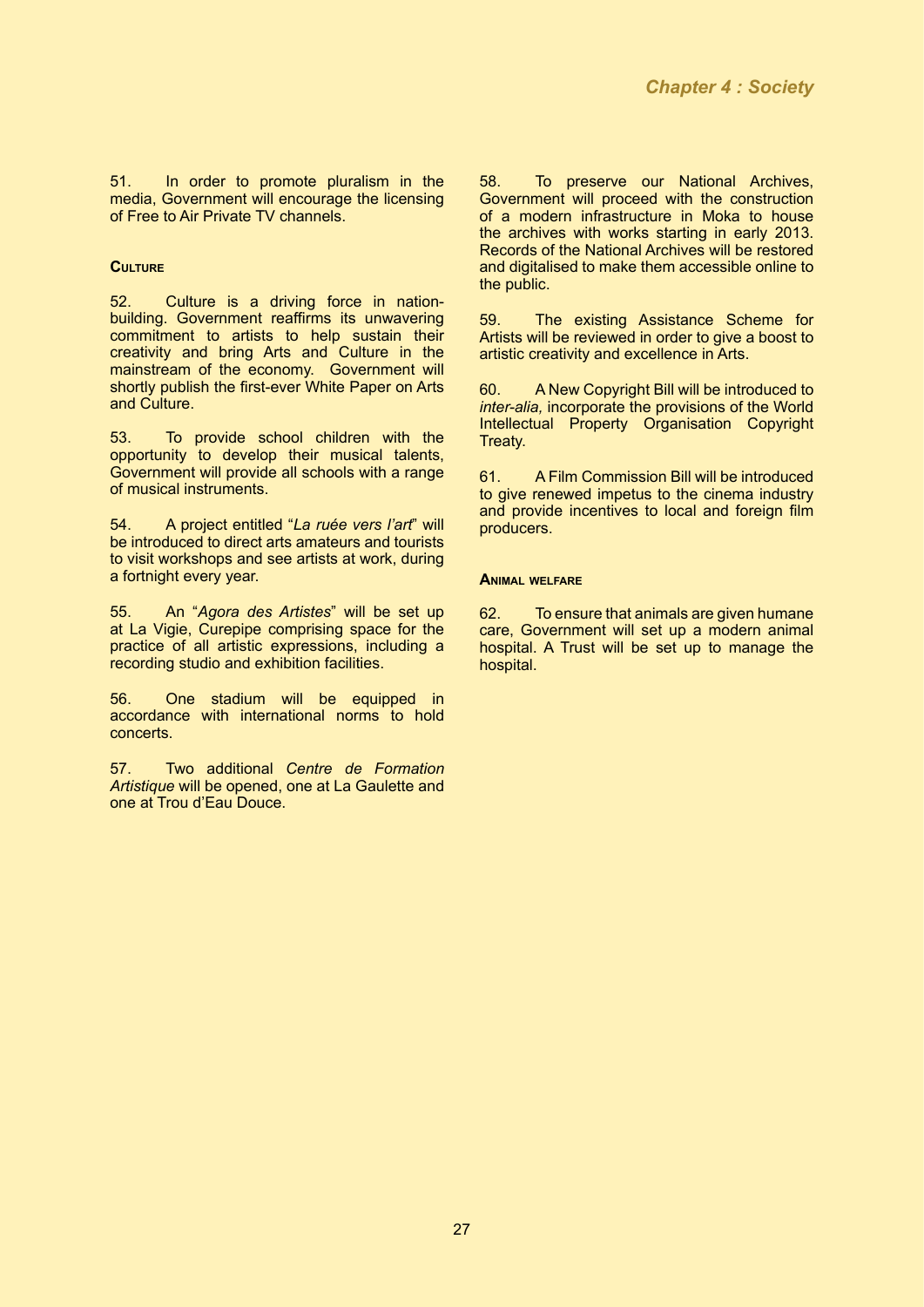

### **CHAPTER 5 :** Nation

We have come a long way since Independence. Government's resolve is to Move Mauritius Forward by fostering a greater sense of belonging to our nation.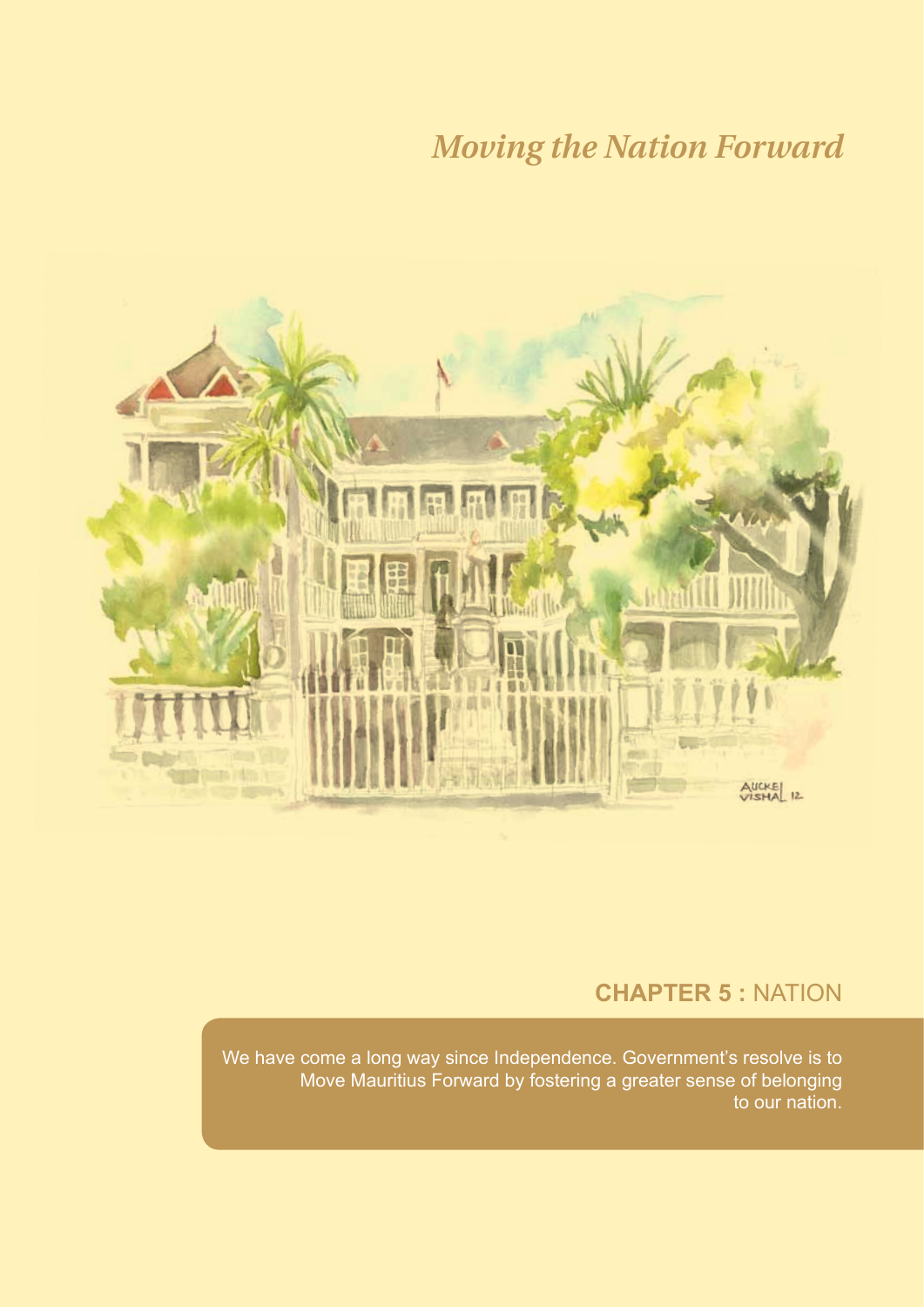We have come a long way since independence and Government's resolve is to **Move Mauritius Forward** by fostering more prosperity, more democracy and a greater sense of belonging in our nation.

Government will take the lead in a national dialogue on perfecting our democracy, maintaining integrity, improving our diplomacy and ensuring that all parts of our country draw the benefits of development.

#### **Honourable Members,**

#### **Constitutional Reforms**

1. Retooling for the future requires a review of our Constitutional regime. We now have experience of our Constitutional Framework spanning over 44 years. In the light of this, we should, as a nation look at what works and what needs to be improved including reforms of our electoral system and the financing of political parties. Government will ensure that the country has an electoral system which is more equitable and which promotes nation building and provides for better representation of women.

The constitutional review will also look at the powers and mode of election of the President. Under our present Constitution, a President who does not derive his legitimacy directly from the people but from the National Assembly and is nominated by the Prime Minister can, in breach of established conventions, abuse this position to thwart the will of the elected Government. We have to ensure that there is no abuse of a privileged position to tarnish the reputation of our country and of our institutions and to impinge on the democratic process.

3. Constitutional reform requires the buy-in of the people at large and cannot be decided by the political class alone.

4. Government will introduce new enabling legislation providing for the people to be consulted by way of referendum on major constitutional and other issues.

5. As part of the enlargement of our "*espace démocratique*" and revitalisation of the role of Parliament, Government will invite the National Assembly to engage in thematic debates. This will enable the National Assembly to have, in addition to its legislative function, a major role as a deliberative organ on policy issues. Government will propose the appointment of an all-party committee to discuss the modalities of such debates. These debates should be nonpartisan and focus on policy issues in the national interest.

#### **INTEGRITY**

6. Building strong institutions is a central challenge of development and key to eliminating corruption.

7. Government fully supports the Independent Commission Against Corruption (ICAC) and reiterates its firm commitment to fight corruption by implementing international and regional anti-corruption instruments such as the United Nations Convention Against Corruption, the SADC Protocol against Corruption, and the African Union Convention on Preventing and Combating Corruption.

8. Government will reinforce the capacity of public bodies to deter and detect risks of corruption in their respective systems and procedures.

9. To complement the Anti-Corruption Framework, public officers will be trained to act as "Integrity Officers" so that they can contribute to the establishment of an enduring ethical culture, help prevent corruption and effectively address it, and provide a public demonstration of the organisation's commitment to integrity.

10. As a second phase of the implementation of the Public Sector Anti Corruption Framework, public bodies will be called upon to adopt Corruption Risk Management techniques.

11. Furthermore, anti-corruption education for the youth will be intensified as a measure to build a corrupt-free future generation.

12. Government will introduce amendments to reinforce the existing legal framework, taking into consideration the observations of the Parliamentary Committee on ICAC.

13. Government strongly supports professionalism and highest ethical conduct in the media and will support training initiatives in this regard. Government is also conscious of the need to protect the interests of all citizens against invasion of privacy and unfounded attacks on their integrity or character and will introduce appropriate legislative amendments to this end.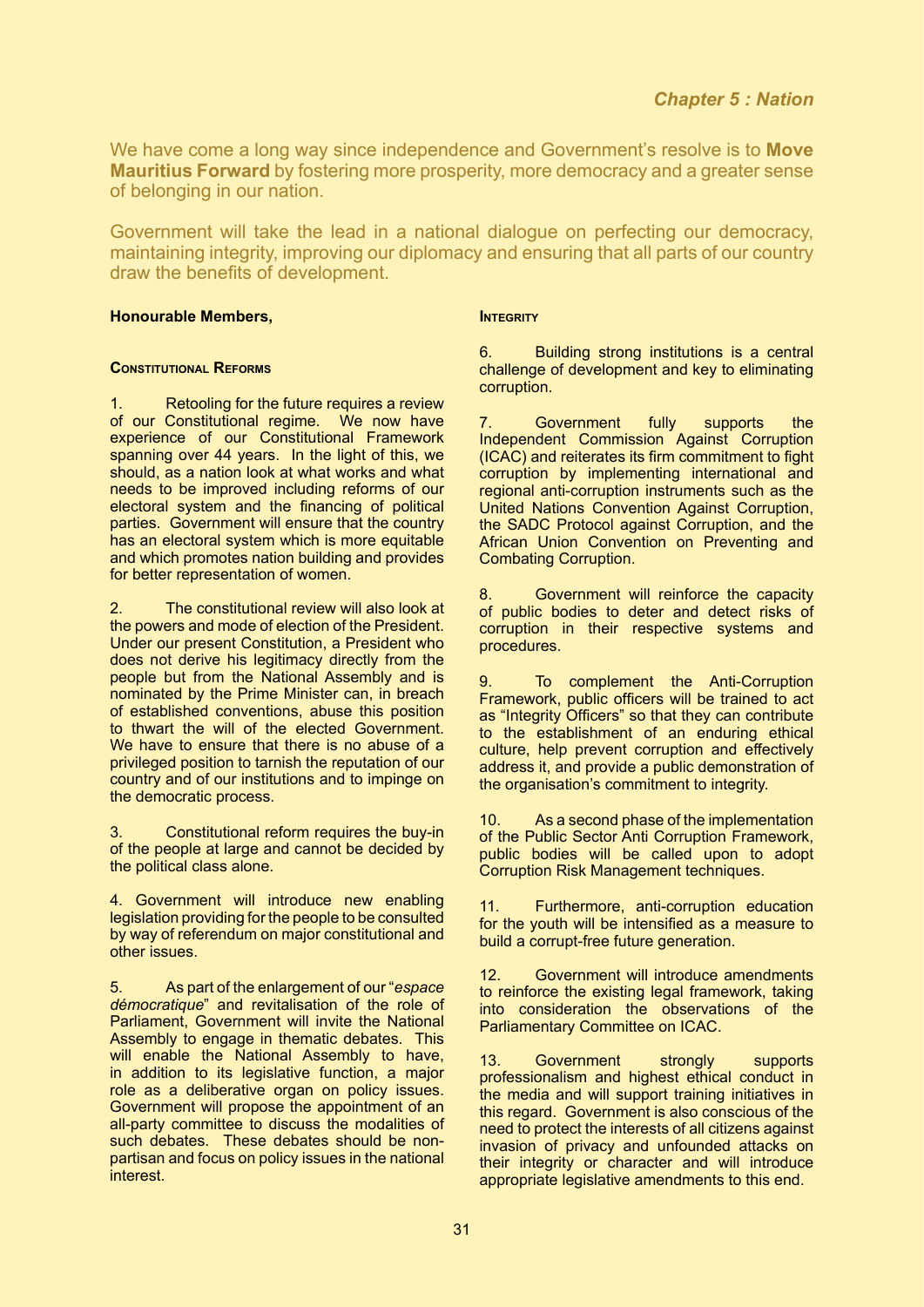#### **Diplomacy**

14. Mastering the realities of a new world entails a major restatement of the objectives of our diplomacy.

15. "*La diplomatie au service de l'économie*" will underpin the conduct of our foreign relations.

16. This requires:-

- Appropriate training for our diplomats and a reinforced framework for our Foreign Service;
- Strengthening cooperation with our traditional partners, and developing strategic economic partnerships with emerging countries in Africa, Asia, the Gulf and Latin America;
- A new Mission Statement for our Foreign Service that focuses on promotion of Mauritius as an investment destination and on trade and services agreements; and
- Reinforcing our capacity to participate in bilateral, regional and multilateral trade agreements to promote the interests of Mauritius.

17. Government will invite Honourable Members to enact a Foreign Service Act to revitalise our diplomatic service.

#### **Nurturing Proud and Responsible Citizens**

18. Government believes that our unique plural diversity is not only a major strength but also a source of great pride in our national identity. We are committed to move even further in our Nation Building process. Government will initiate an innovative programme aimed at nurturing citizens who are filled with pride in their national identity.

19. Preliminary consultancy work has already been carried out for the setting up of the National Institute for Civic Education (NICE) whose main objective will be to instil character and nurture good citizens. It will do so by fostering a sense of shared human spirit, partnership for a common sense of purpose, and enterprise for the advancement of the nation. An initial pilot project will be run during the December 2012 school holidays for some 200 youths.

20. The Programme will comprise a Core Module which will focus on various themes such as Life-skills, Healthy Lifestyles, Human Values and Empathy, Personal and Social Discipline, Environmental Stewardship, Cultural

Creativity, Teamwork, and National Pride. A series of elective Tracks Module will also be available. Upon completion of the Core Module, a Capstone Ceremony involving participants and their families will be held. The ceremony will be focused around the concept of Proud Citizenship and Stewardship for the Nation.

#### **Local government**

21. Government will ensure that local government services are improved to better meet the aspirations of citizens.

22. The governance and operations of Local Government authorities will be reviewed to bring them all to the same higher level of efficiency and effectiveness.

#### 23. Government will:

- In accordance with the new Local Government Act, make arrangements for the splitting of the District Councils to bring services closer to local communities, for the development of a new Grant In Aid formula to ensure a fair and equitable distribution of central government grant amongst Local Authorities and to set up the Unified Local Government Service Board to optimise human capital in local authorities;
- Implement the new Solid Waste Management Strategy. Consultancy Services for the setting up of an Interim Hazardous Waste Facility at La Chaumière will be awarded this year;
- introduce the Mauritius Fire and Rescue Service Bill in the National Assembly by August 2012; and
- **Start Construction of the new Rose Belle Fire** Station by the end of 2012. In addition two new Fire Stations will be constructed in 2014- 2015 namely, at Goodlands and Montagne Blanche.

24. A Land Use Planning Bill will be introduced to provide for strategic and detailed planning processes to promote investment opportunities and orderly development.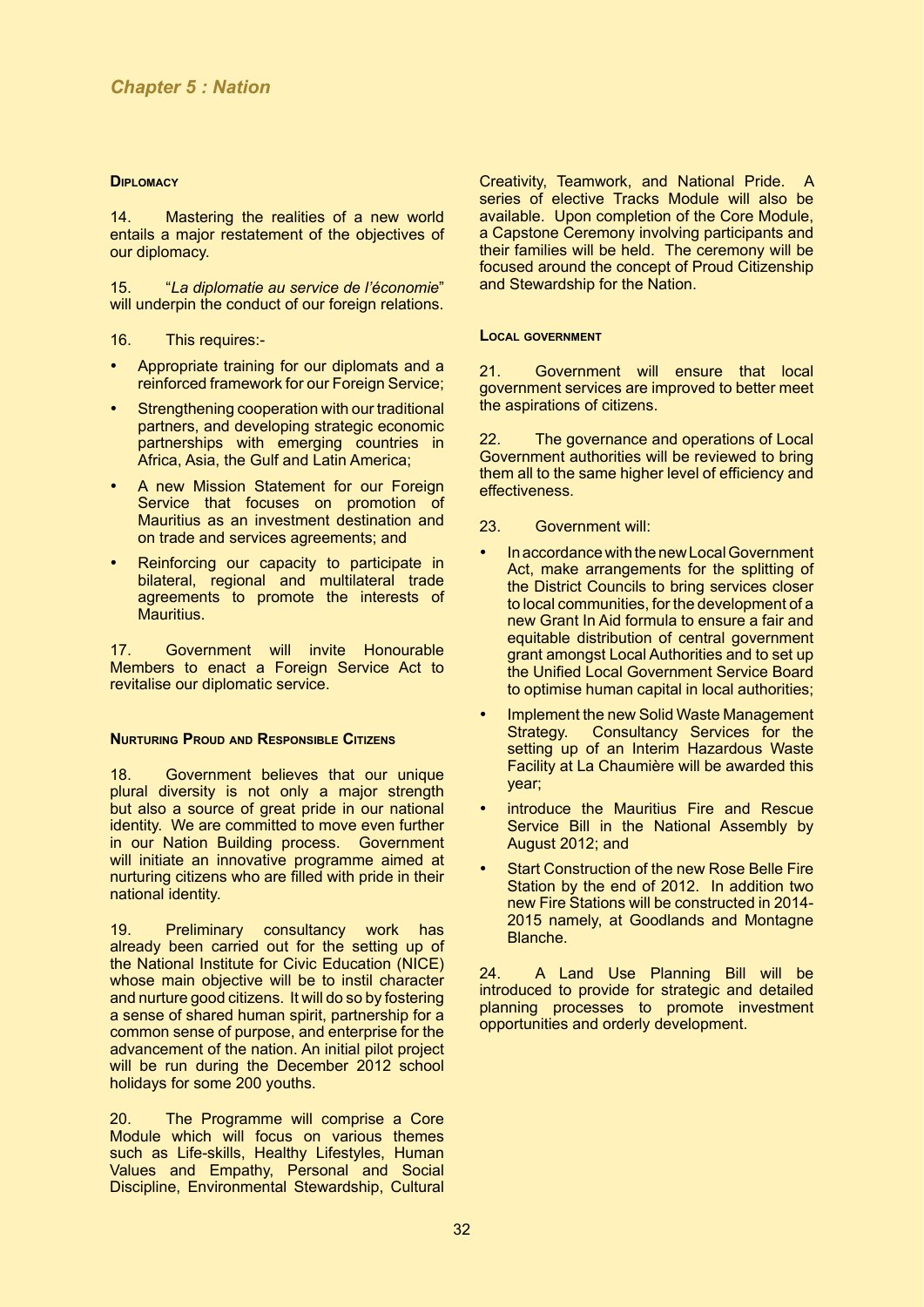#### **Moving Rodrigues & outer islands forward**

#### **Honourable Members,**

25. Government re-affirms its continued support to the development of Rodrigues as an integral part of the Republic of Mauritius while giving due regard to the specificities of the island.

26. Government will strengthen its partnership with the Regional Assembly to promote the sustainable development of Rodrigues to allow the decentralised system to grow to its full potential and maturity. The local population will be encouraged to participate fully in the socio-economic development of the island.

27. Government will continue to provide support to the modernisation of the infrastructure in Rodrigues and ensure further diversification of economic activities in the fields of Fisheries and Aquaculture, Agriculture and Tourism, including eco-tourism. Government will address the issue of water problem in Rodrigues.

28. Government will provide necessary support for the development of the ICT sector in Rodrigues. In order to do so, it will proceed with the laying of a sub-marine fibre cable to link Rodrigues to Mauritius, thus putting Rodrigues at par with Mauritius in term of connectivity.

29. New strategies will be adopted to enhance the collaboration between the Rodrigues Regional Assembly and the National Empowerment Foundation to put in place poverty alleviation programmes.

30. Government will further strengthen health related actions in Rodrigues and provision of high quality care and treatment to patients.

31. In the field of primary health care and public health, a Vaccination Centre for international travel will be set up and laboratory facilities for infectious diseases will be strengthened. In line with the recommendations of the survey on teenage pregnancies, an Action Plan will be formulated and implemented.

32. To further strengthen hospital services in Rodrigues, a master plan for hospital infrastructural projects will be developed, a telemedicine facility will be set up and a SAMU service will be introduced.

33. Since vessel traffic to Port Mathurin is expected to increase in the future, theRodrigues Regional Assembly has been working with the Mauritius Ports Authority to improve navigation safety. Views of stakeholders are being sought to ensure minimal damage to the marine flora and fauna.

34. Land in Rodrigues is highly vulnerable to ecological hazards. As part of the MID project, Government will assist the Regional Assembly to develop a land use and suitability index for the island.

35. A Land Administration, Valuation and Information Management System (LAVIMS) will also be put in place to ensure an optimal management of land.

36. The Project Management and Delivery Unit under the Prime Minister's Office will work in close collaboration with the Rodrigues Regional Assembly on timely and effective project implementation.

37. Work on the construction of a new landing strip and the port in Agalega will start this year. A new Refugee Centre in South Island will also be constructed this year whilst new quarters will be provided for the residents. The Food Security Programme for Agaleans will be pursued. A new impetus will be given to coconut production by introduction of modern techniques. The use of renewable sources of energy in Agalega such as coconut oil as a substitute for diesel and solar energy will be tapped.

38. A Leisure Park will be constructed in Agalega to provide for recreational and sports facilities.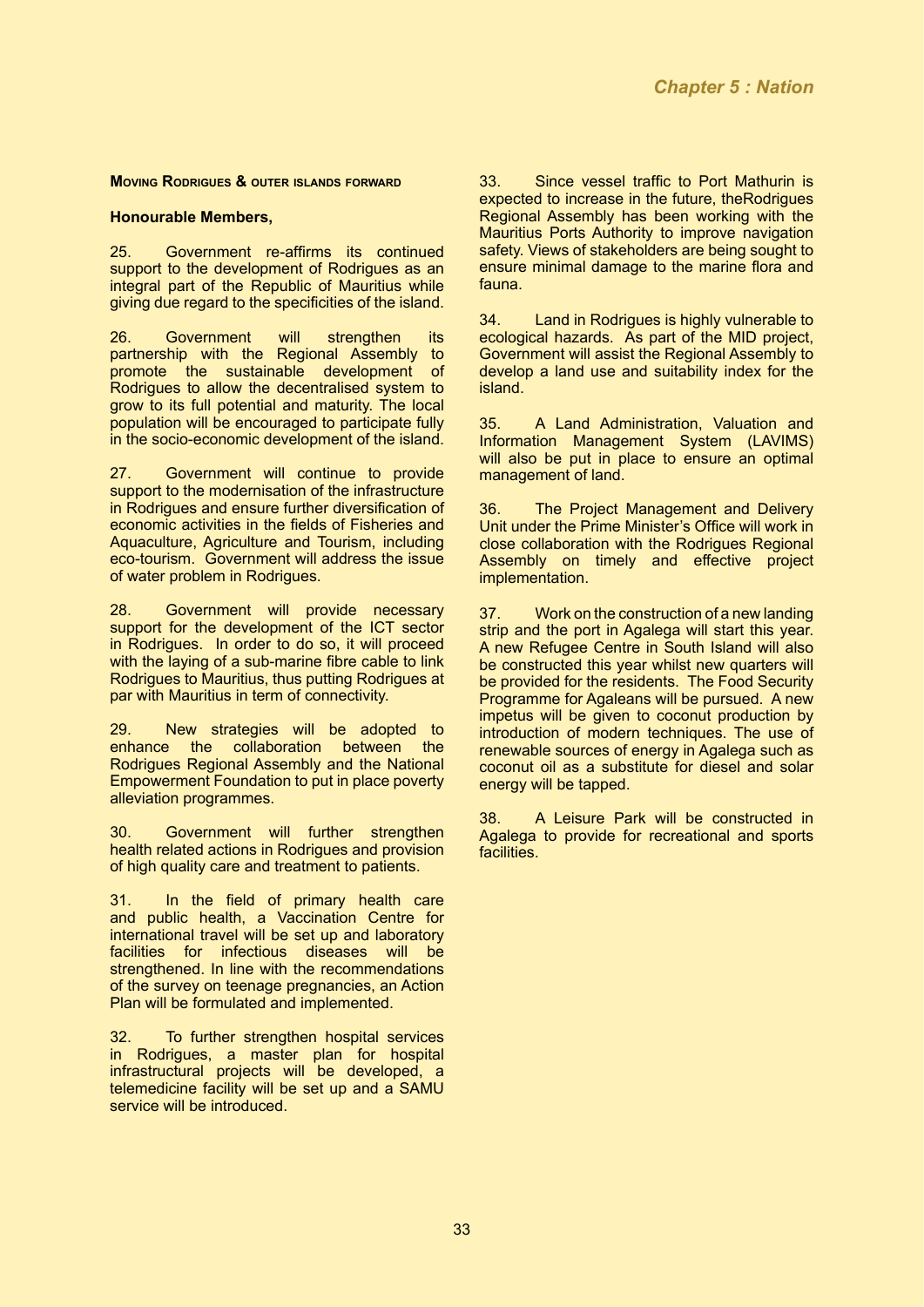

### **CHAPTER 6 :** Sustainability

At the heart of Government's aim to Move the Nation Forward is the Maurice Ile Durable vision - the foundation for combining rising prosperity with better quality of life in harmony with nature.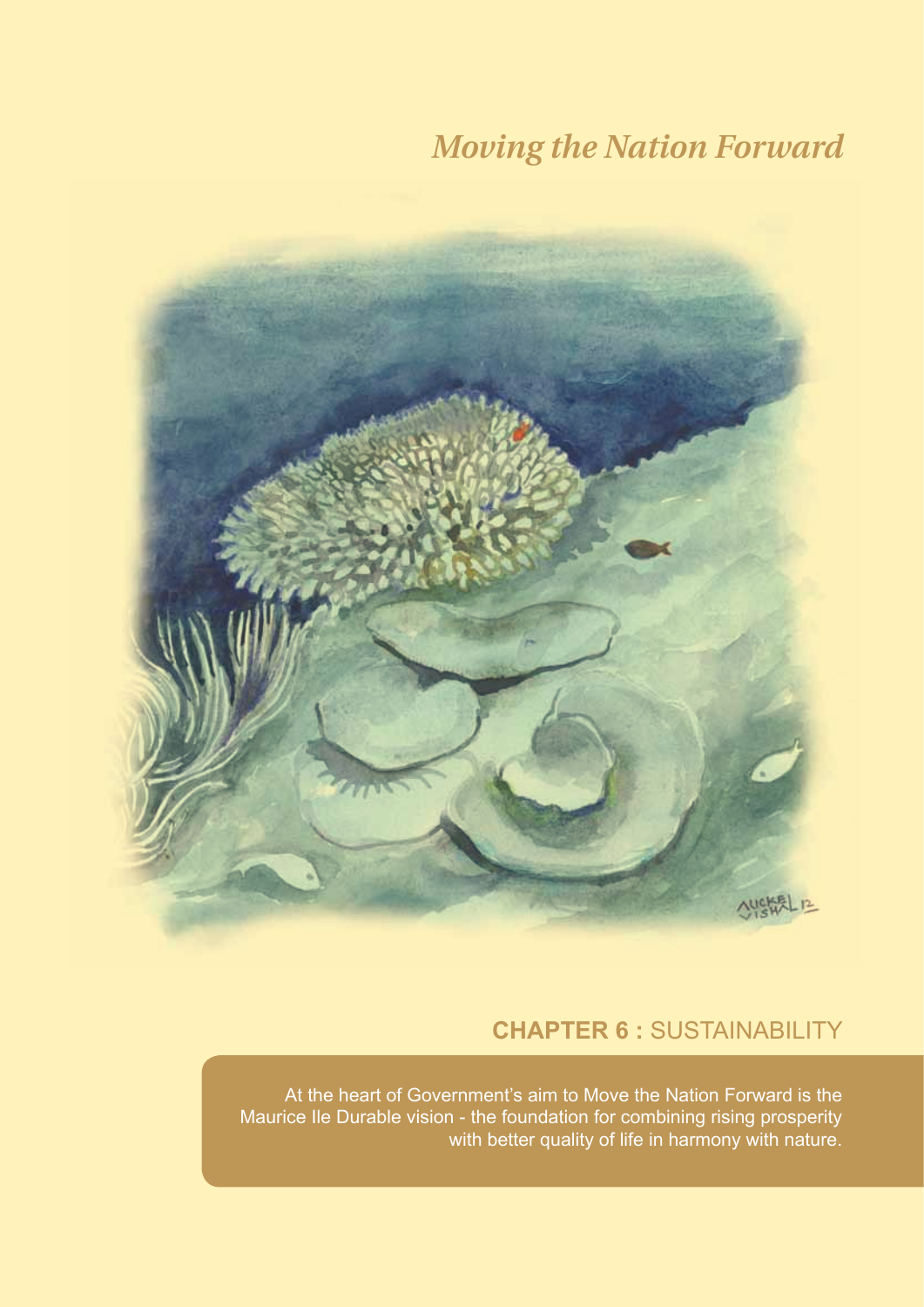At the heart of Government's aim to Move the Nation Forward is the Maurice Ile Durable vision - the foundation for combining rising prosperity with better quality of life in harmony with nature.

#### **Honourable Members,**

The United Nations Conference on Sustainable Development, better known as Rio +20 will be held in June this year, twenty years, after the Earth Summit held in Rio in 1992.

2. Government will bring its contribution to the global debate in Rio and looks forward to strong political commitment from the international community to promote Green Economy and giving due importance to the Oceans.

3. The Maurice Ile Durable (MID) Project which defines the vision of a modern and sustainable society is being implemented in a participative and democratic manner, reflecting the aspirations of the population and creating a strong sense of belonging to the nation.

4. Government is committed to integrating Sustainable Development concepts and norms into its overall policies. The MID vision will be further translated into concrete actions through the MID National Policy, a 10-year strategic framework and a 3-year Action Plan by July 2012.

5. A Sustainability Index is being developed to reflect the performance of the most sustainable companies trading on the Stock Exchange of Mauritius.

6. Government will also introduce an ecoclassification of hotels based on criteria such as energy efficiency, environmental protection and best practices in hotel management.

#### **Water Security**

7. Water remains one of the most critical resources and needs to be judiciously managed. We need a new approach to its management if we are to sustain our economic goals and ensure a reliable and satisfactory water supply for our citizens.

8. Increased demand together with the effects of global climate change raise major challenges for countries across the world with respect to adequate availability of water. The United Nations recognise that water is now a

major issue that has to be addressed worldwide as many regions and populations will face water shortages.

9. Mauritius is already being increasingly impacted by climate change. Government is addressing the issue of water management in a holistic manner. A major reform programme is already being implemented as well as the elaboration of a plan to meet all future needs.

10. The key objectives of Government are:

- Improving Total Water Management System;
- Providing 24/7 potable water to all users; and
- Reducing non-revenue water to a minimum.

11. To promote greater efficiency, coherence and optimal use of resources, Government has decided on a major institutional reform in the water sector. All the four agencies currently involved in the management of water will be integrated into a single institution. This will benefit both present and future generations.

12. Government is investing heavily in the planning and improvement of the water supply Infrastructure which will lead to a significant increase in storage capacity by 2015. Government which initiated the construction of the Midlands Dam in 1999 will complete the construction of the Bagatelle Dam in 2014. This will improve water supply in the Port Louis area and lower Plaine Wilhems.

13. Government will construct a new dam of 14 million cubic meters capacity at Rivière des Anguilles expected to be operational by December 2015, to cater for current and future demand in the south and south west of the island.

14. A diversion structure on Rivière du Poste will be completed in 2013 to divert flood flows into Mare aux Vacoas reservoir up to an estimated volume of some 10 Million cubic meters annually.

15. Flood flows from Tamarin river are being transferred to La Marie Treatment Plant increasing supply by 6,000 cubic metres daily.

16. These projects combined with actions already taken in recent years, such as the replacement of 140 kms of pipelines and the drilling of eight additional boreholes, would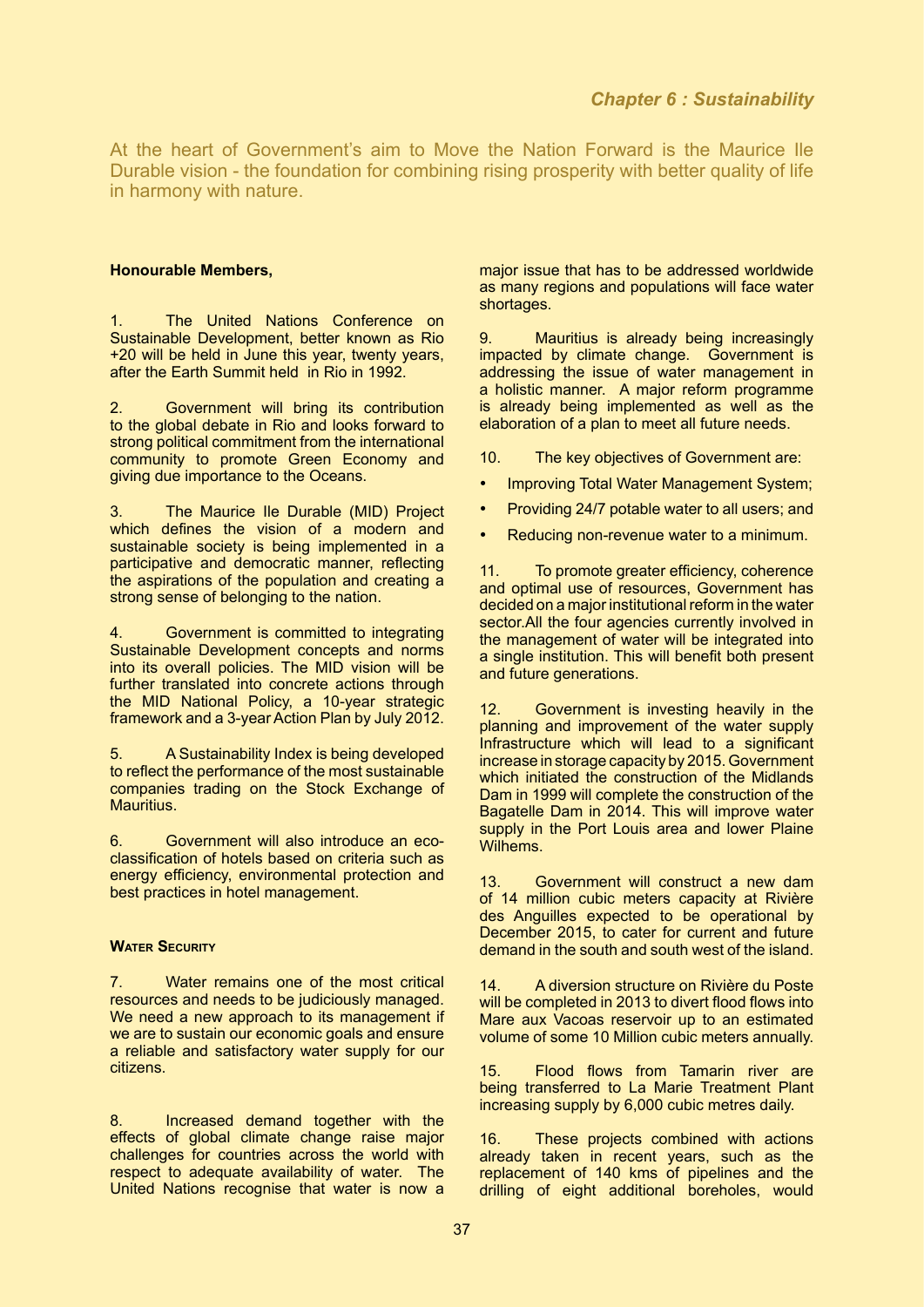enable Government to attain its objective of 24/7 supply of clean water for the population.

17. Furthermore, Government will legislate to ensure that hotels are equipped with their own water desalination plants.

#### **Energy**

18. Energy is another essential ingredient for a good quality of life and crucial for economic activity. Government action will focus on the SEA Strategy, that is Sustainability, Efficiency and Accessibility.

19. The Power Sector Expansion Plan is being implemented to provide a reliable electricity supply using least cost clean technologies including affordable renewable energy sources. Furthermore, measures will be implemented to promote energy saving and efficiency at all levels.

20. To encourage the use of renewable energy, the following actions are being taken :

- finalisation, with international contribution, of the Master Plan for Renewable Energy;
- **Production of Electricity through wind** turbines of 30 MW will be fed into the national grid in 2013;
- encouraging Small Independent Power Producers to increase the renewable energy mix and so further democratise the energy sector;
- commissioning a grid connected Solar PV farm of up to 10 MW;
- commissioning a hydro power plant at Midlands;

21. Whilst renewable energy will form an increasing proportion of our energy mix, it will still be necessary to use conventional power. To achieve this optimally:

- Government will conduct a feasibility study on the use of liquefied natural gas for electricity generation.
- A 100 MW clean coal power plant will be set up by 2015.

22. Regarding the production of ethanol, Government has already developed a framework for the use of E5 locally: 5% of ethanol blended with gasoline, and has amended the legislation accordingly. This also brings clear environmental benefits as it will reduce our dependency on fossil fuels while increasing our production of renewable energy.

#### **Green Living**

#### **Honourable Members,**

23. Government's action on Environmental Health will put increasing emphasis on mitigating the problems of dangerous chemicals, smoke emissions and noise. With the support of the World Health Organisation, an action plan will be prepared to drive health sector adaptation to the effects of climate change.

- 24. Government will:
- • launch a national campaign to promote environmental ethics;
- set up nine Eco-villages, which will demonstrate new ways of life conducive to environmental protection;
- further promote the concept of waste segregation, recycling and composting; and
- support the School Endemic Garden Project to enable our younger generations to understand the importance of biodiversity.

25. The Vallée d'Osterlog Endemic Garden which has a rich endemic flora and fauna will be enhanced into an eco-park for the benefit of all.

#### **Land**

26. Significant changes are taking place in the economy and environment which have direct impact on the use of land. These call for an entirely new approach to land use and planning to ensure the sustainable management of this limited resource.

27. There is a need to strike the right balance between competing claims for land. In doing so, we must also protect the less fortunate citizens of our society.

28. The National Development Strategy (NDS) as the national planning instrument will set the vision of Government on Land Use Strategy for the next twenty years and will be reviewed to offer a dynamic spatial framework for land development

29. The Land Administration, Valuation and Information Management System Project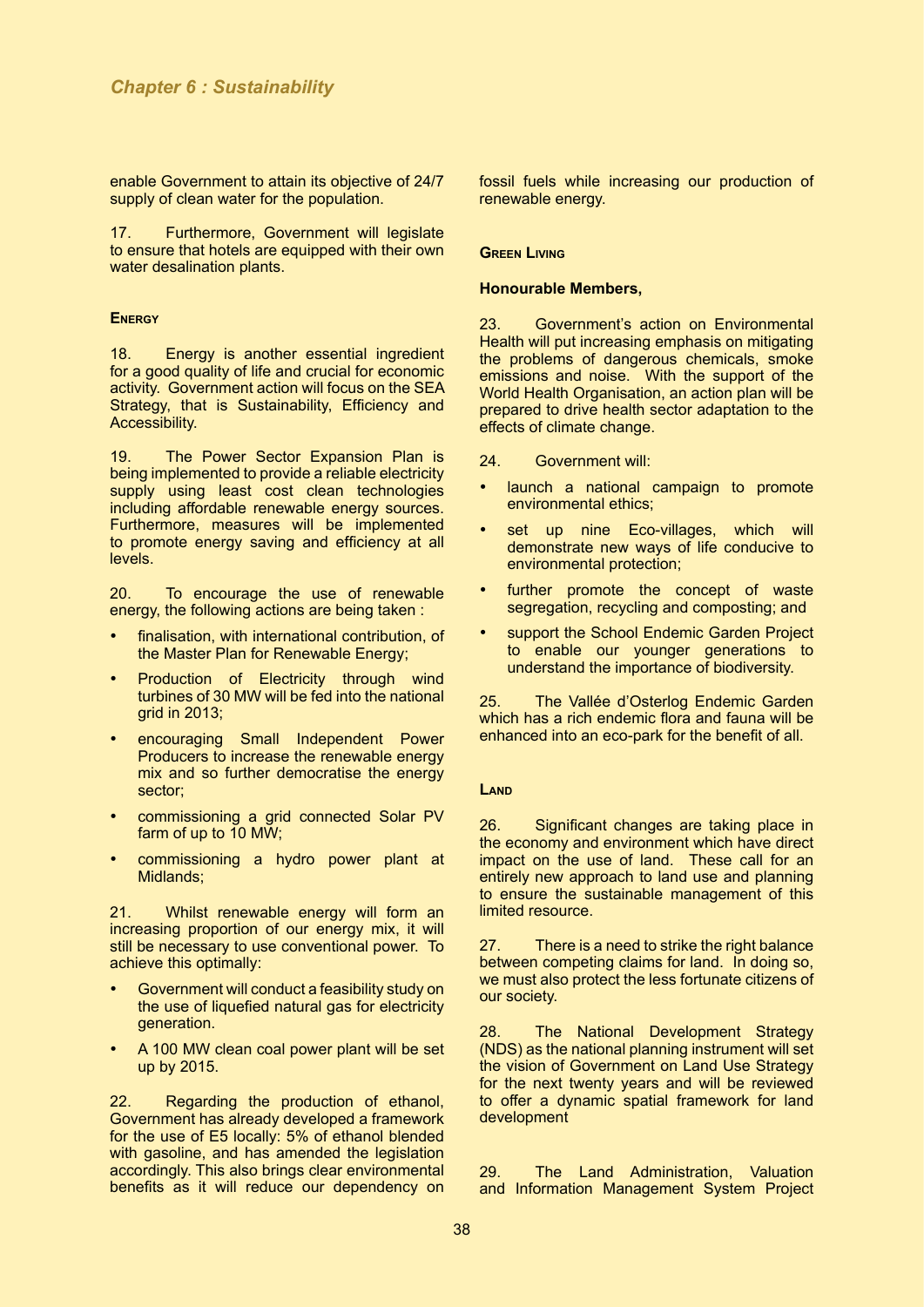(known as LAVIMS) is being implemented to modernise and streamline land administration and management procedures.

30. Outline Schemes and Planning Policy Guidance are also being reviewed to promote and manage development in a sustainable way. User friendly guidelines will be prepared to sensitise the public and professionals on planning requirements for projects.

31. A Land Use Planning Bill will be introduced to provide for strategic and detailed planning processes to promote investment opportunities and orderly development.

32. Government will ensure that Outline Planning Schemes provide for innovative policies to cater for social housing needs and make dedicated provision for land to that effect.

33. Government will review the Morcellement Act to streamline procedures to ensure that projects comply with sustainability principles.

34. Government will propose a new policy on the use of land for different purposes.

35. Government will review the land acquisition process for the timely implementation of projects of national interest.

36. Government will consider the recommendations of the Truth and Justice Commission relating to land issues**.**

37. Government will accentuate its programme of protecting our biodiversity. The National Parks and Conservation Services will extend its surveillance of protected areas by more than 80% inclusive of private lands. It will intensify its effort to increase tree cover of our forests and will implement a re-afforestation programme of the public beaches and of the ex-tea belts on the central plateaus. Legislation relating to the felling of trees on privately owned forest will be reviewed.

38. Government will adopt an integrated approach to all the policies relating to land, energy and water specially in the context of climate change and its possible impacts on our country.

39. A Prime Minister's High Level CLEWS Panel will be appointed to oversee all policies and measures relating to Climate, Land, Energy and Water Strategies. This will ensure better policy coordination and an overall integrated approach

to long term planning for future generations.

#### **Fisheries**

40. The development of our ocean resources must be done together with those whose livelihoods depend on the sea. Government is aware that our artisanal and semi-industrial fishers are facing difficulties and will bring various measures to address their concerns.

41. Government's aim is to make sure that the work of fishers is always safe and sustainable and that they can make a decent living out of it.

42. Based on the principle of total allowable catch by species, Government will consult with fisher associations, scientists and relevant environmental groups to develop a regional fisheries management plan. Artisanal and fisheries management plan. recreational fishers with long experience in one locality will contribute to elaboration of the plan by providing finer level knowledge. The new management plan will lead to increase in knowledge of fish stocks and catches per unit of effort.

43. Legislation to provide for the new fisheries management plan will be introduced within a year. By 2013, it is expected that a broad level regional aggregation of output will be in place. By 2015, all coastal regions will be managed using annual catch entitlements giving each fisher ownership of an entitlement which will be freely transferred and aggregated.

44. The Fisheries Technical Division's role will become one of actively engaging with fishers – providing clear guidelines on entitlements and generally assisting in all forms of conflict resolution within and amongst associations and other coastal project developments.

45. The Albion Fisheries Research Centre will provide hands-on sharing of scientific knowledge ensuring best practices across regional associations.

46. Government will develop a fisheries master plan which, *inter-alia*, will analyse and propose options for a comprehensive sustainable fisheries development and management plan for Mauritius and Rodrigues.

47. Government will continue its policy of replenishing the lagoons.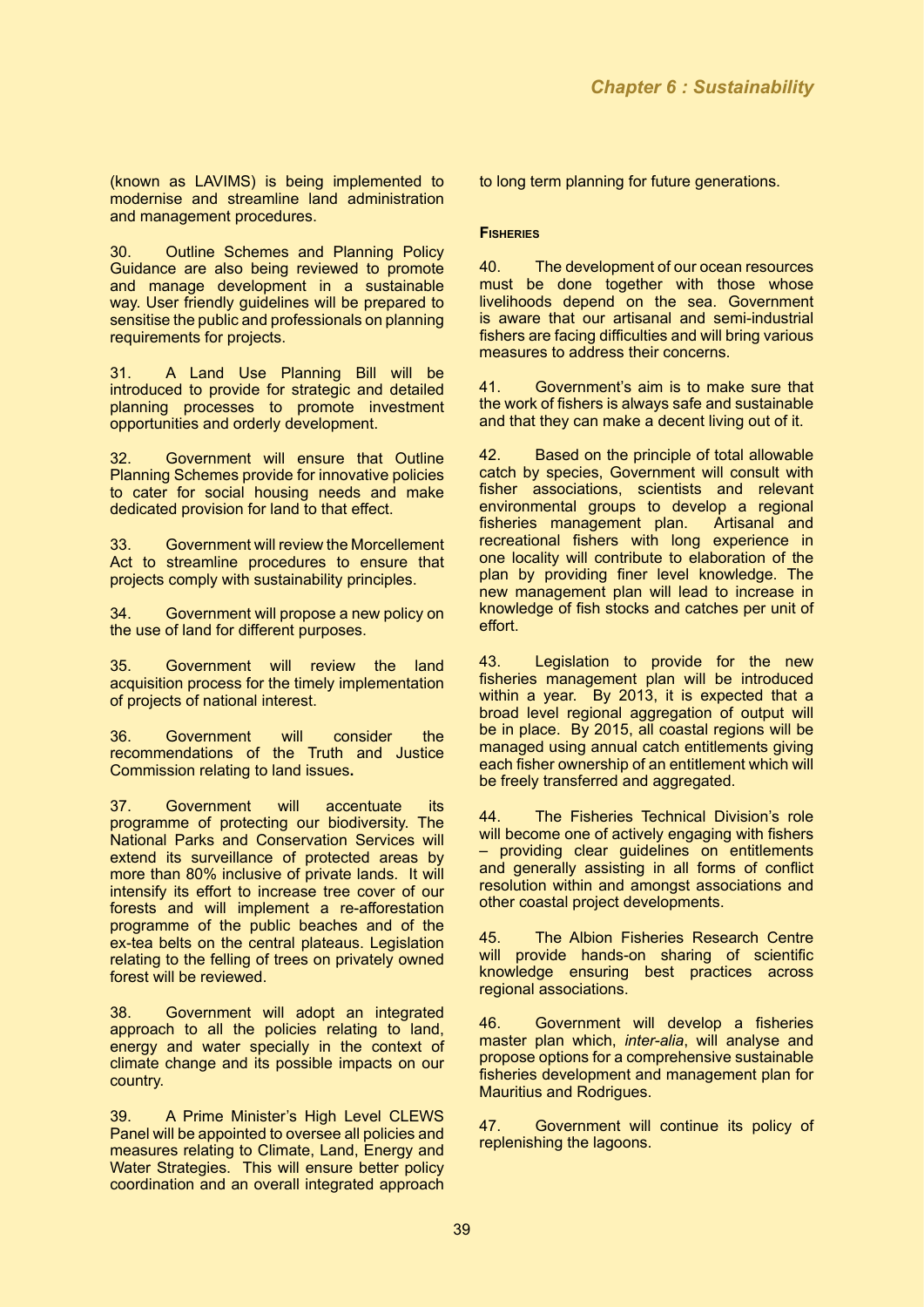48. The Fishermen Investment Trust and the Fishermen Welfare Fund will be reinforced to play a more important role in capacity building and empowerment of fishers.

#### **The Agro-Industrial Sector**

49. The cane sector continues to face daunting challenges arising from the dismantling of the sugar protocol. Its viability may be even more affected by the continuing reform of the EU common agricultural policy, and domestically by the constant abandonment of lands by small planters.

50. Government will step up the ongoing reform to modernise and diversify the cane industry to ensure that this multi-functional cluster becomes more efficient and sustainable.

51. The recently established Mauritius Cane Industry Authority will as a matter of priority, address the issue of shrinking acreage under cane cultivation. The possibility of managing, on lease, abandoned small planters' lands is being considered.

52. The global food crisis has drawn attention to the vulnerability of our food security situation with an overwhelming dependency on imports and dangerous exposure to external shocks.

53. Government will continue to diversify and strengthen our agri-food production sector to make it modern, competitive and sustainable, with greater emphasis on securing food supply stability and safety.

54. The implementation of schemes under the Food Security Fund strategic plan has already yielded satisfactory results. This includes an increase in livestock production by 4.8% in 2011 and an increase in milk production by 55%. Government will continue to provide incentives to improve food self-sufficiency ratio of the country.

55. Government is proposing a coherent package of priority actions that cut across the agrifood supply chain and which will be implemented in partnership with all stakeholders:

- A redefinition of our land and agricultural policy leading to a better balance between sugarcane and other agricultural production. A new small scale agricultural policy will enhance the role of small planters;
- Innovative financial schemes that promote increased investments in infrastructure

and technologies such as small-scale<br>mechanisation, hydroponics, agromechanisation, hydroponics, agroprocessing and bio-technologies;

- Offer of risk management schemes to stabilise incomes of small farmers including small animal breeders;
- Construction of a modern slaughter house in accordance with international standards to meet export norms.
- Improvement of access to markets, through a wholesale market and a review of the role of the agricultural marketing board;
- Institutional and human capacity building. including women Empowerment, with a focus on vocational training programmes for beginner agro-ecology entrepreneurs; and
- Strengthening governance to make our institutions deliver more effectively to benefit the farming community and the consumers.

#### **Comprehensive package for bagasse**

56. In addition to the measures announced in the 2012 Budget Speech, a comprehensive package will be proposed for planters producing bagasse which will include a review of the bagasse pricing and payment mechanism.

57. Based on the December 2007 historic deal between the Government and the MSPA, bagasse producers will be offered an ownership stake in the Independent Power Producers, through the Cane Democratisation Fund. This Fund will also enable all stakeholders of the cane industry to have a 35% stake across the cane industry.